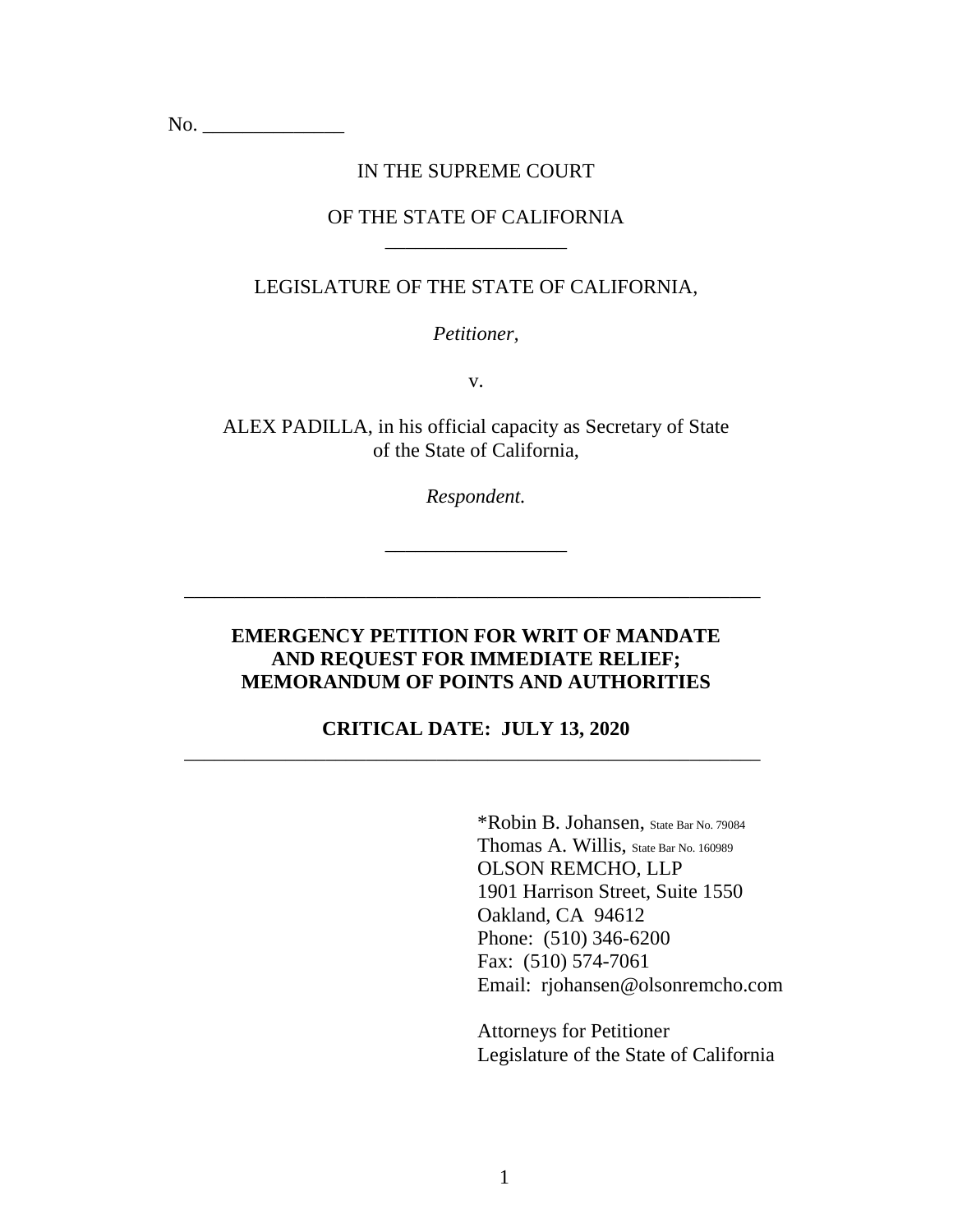## **TABLE OF CONTENTS**

|                |                 | <b>MEMORANDUM OF POINTS AND AUTHORITIES 21</b>                                                                                                             |  |
|----------------|-----------------|------------------------------------------------------------------------------------------------------------------------------------------------------------|--|
|                |                 |                                                                                                                                                            |  |
| $\mathbf{I}$ . |                 |                                                                                                                                                            |  |
|                | $\mathsf{A}$ .  |                                                                                                                                                            |  |
|                | <b>B.</b>       |                                                                                                                                                            |  |
|                | $\mathbf{C}$ .  |                                                                                                                                                            |  |
|                | <b>ARGUMENT</b> |                                                                                                                                                            |  |
| I.             |                 | THE COURT SHOULD ACT NOW IN ORDER FOR<br>THE REDISTRICTING PROCESS TO SUCCEED  29                                                                          |  |
|                | $\mathsf{A}$ .  | The Legislature and the Commission Need to                                                                                                                 |  |
|                |                 | 1.<br>The Legislature must first prepare the                                                                                                               |  |
|                |                 | The Commission must have time to take<br>2.                                                                                                                |  |
|                | <b>B.</b>       | Placing a Constitutional Amendment on the November<br>2020 Ballot Would Be A Costly, Unnecessary and<br>Disruptive Alternative During the Current Pandemic |  |

### **Page**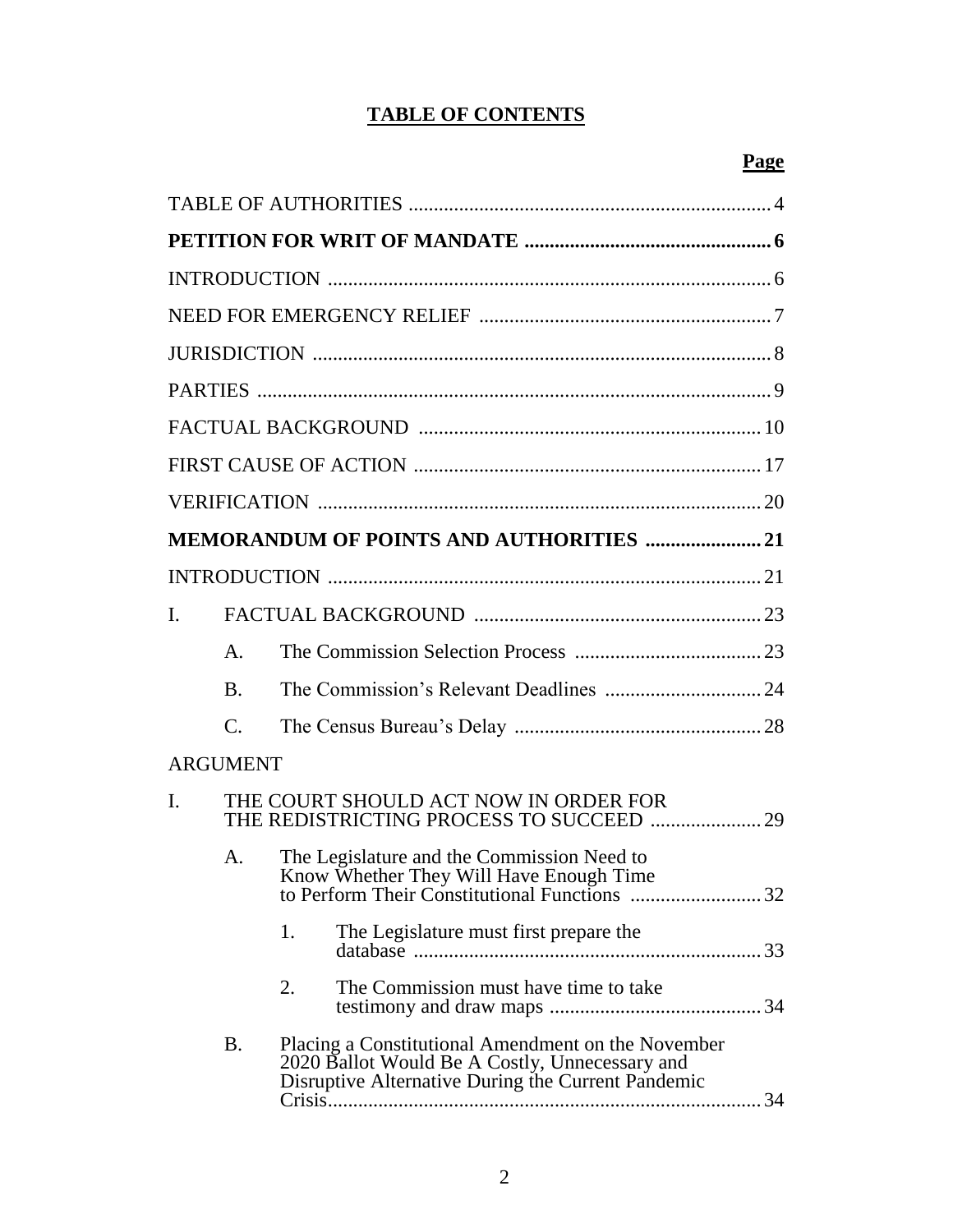# **TABLE OF CONTENTS: (Continued)**

## $Page(s)$

| C. |                | This Court Has Frequently Intervened to Ensure |  |
|----|----------------|------------------------------------------------|--|
|    | 1.             |                                                |  |
|    | 2.             |                                                |  |
|    | 3.             |                                                |  |
|    | 4.             |                                                |  |
|    | 5 <sub>1</sub> |                                                |  |
|    | 6.             |                                                |  |
| D. |                | Extending the Commission's Deadlines Would Not |  |
|    |                |                                                |  |
|    |                |                                                |  |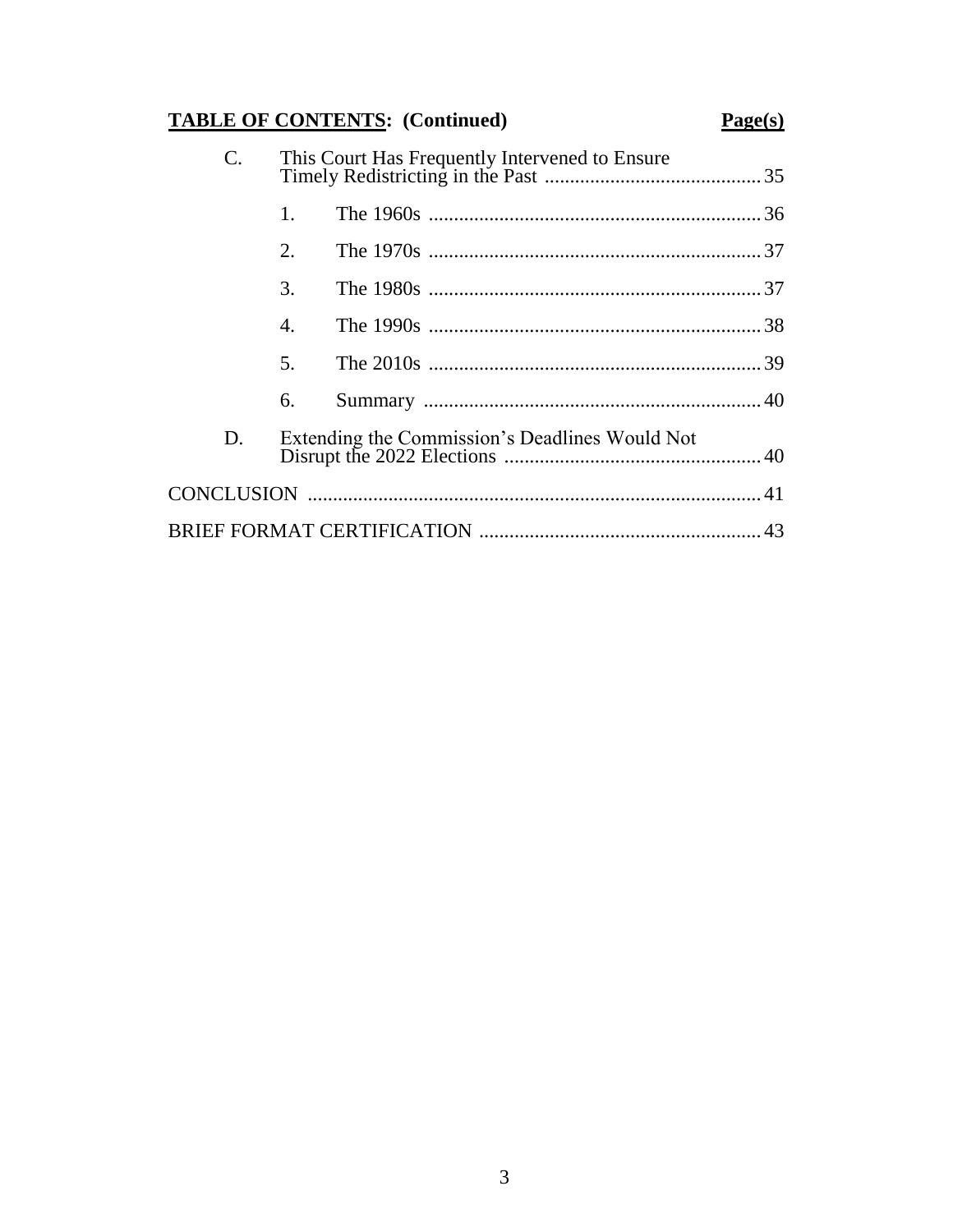## **TABLE OF AUTHORITIES**

## $Page(s)$

## **CASES:**

| 30 Cal. 3d 638 (1982)           |
|---------------------------------|
| 369 U.S. 186 (1962)             |
| 66 Cal. 2d 841 (1967)           |
| 6 Cal. 3d 595 (1972)            |
| 377 U.S. 533 (1964)             |
| 63 Cal. 2d 270 (1965)           |
| 63 Cal. 2d 316 (1965)           |
| 67 Cal. 2d 452 (1967)           |
| 478 U.S. 30 (1986)              |
| 53 Cal. 4th 421 (2012)          |
| 54 Cal. 3d 546 (1991)           |
| <b>CALIFORNIA CONSTITUTION:</b> |
| Article II                      |
| <b>Article IV</b>               |
| <b>Article VI</b>               |
| <b>Article XVIII</b>            |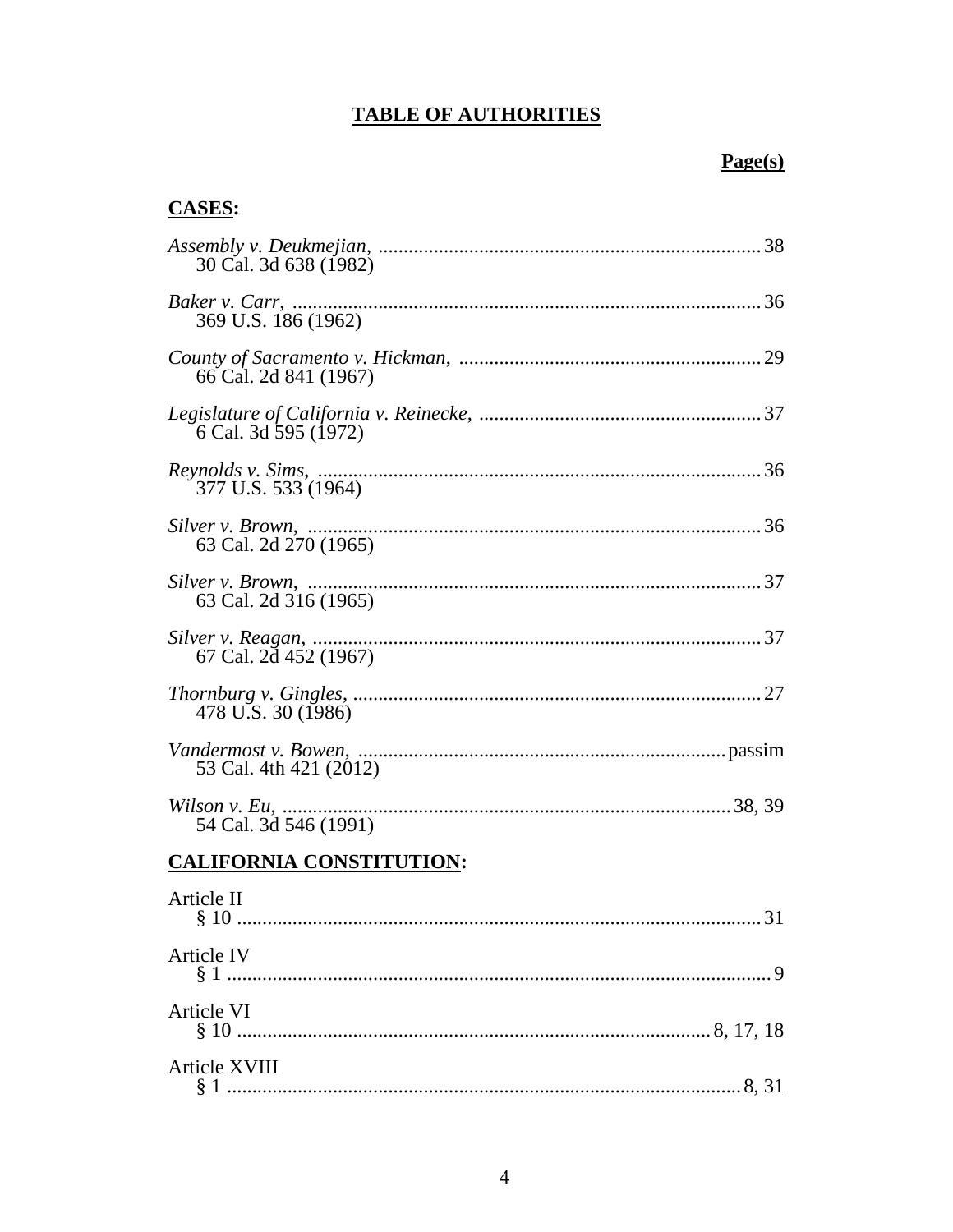# **TABLE OF AUTHORITIES:** (Continued)

## $Page(s)$

# **CALIFORNIA CONSTITUTION: (Continued)**

| <b>STATUTES:</b>        |  |
|-------------------------|--|
| Code of Civil Procedure |  |
| <b>Elections Code</b>   |  |
| Government Code         |  |
| <b>MISCELLANEOUS:</b>   |  |
|                         |  |
|                         |  |

|  |  | 116 HR 6800, Div. G, tit. II, § 70201 (May 15, 2020)  12, 28 |
|--|--|--------------------------------------------------------------|
|  |  |                                                              |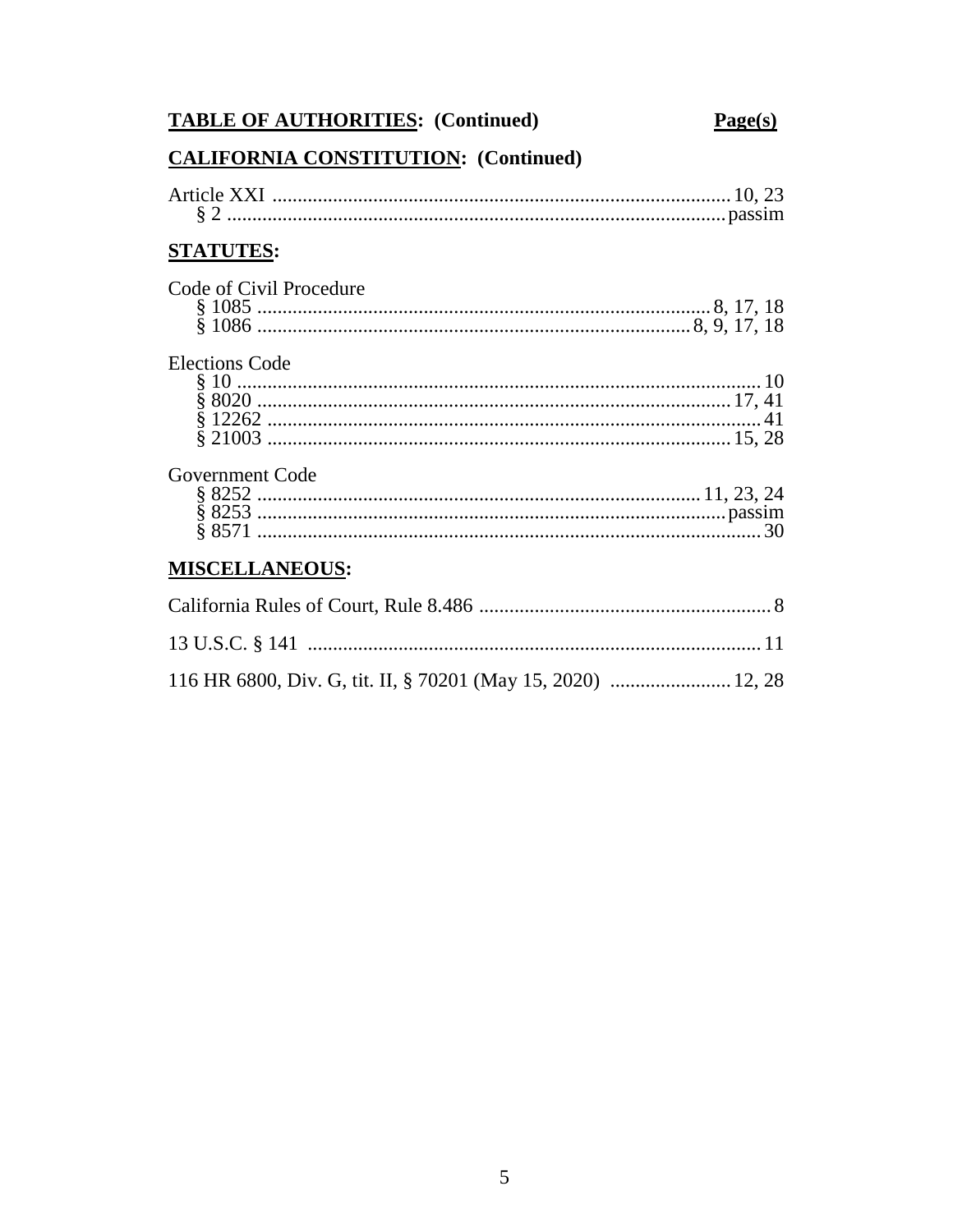#### **PETITION FOR WRIT OF MANDATE**

#### TO THE HONORABLE CHIEF JUSTICE AND THE HONORABLE ASSOCIATE JUSTICES OF THE SUPREME COURT FOR THE STATE OF CALIFORNIA:

#### **INTRODUCTION**

The LEGISLATURE OF THE STATE OF CALIFORNIA respectfully petitions this Court for a writ of mandate ordering respondent ALEX PADILLA, in his official capacity as California Secretary of State, to accept redistricting plans from the California Redistricting Commission four months after the constitutional deadline of August 15, 2021, by which the Commission must approve final redistricting maps following the decennial census.

The Commission will require extensions of time to complete redistricting because the completion of the census has been delayed due to the COVID-19 pandemic. As a result, the Secretary of Commerce has requested that Congress extend the deadline by which the Census Bureau must release census data to the states from April 1 to July 31, 2021. The Commission cannot draw maps that satisfy state and federal law until it has the census data in a form it can use to redistrict the state.

The LEGISLATURE is required to provide the Commission with a dataset that consists of the census data overlaid with state voter registration data and historical election results and that reassigns the state prison population to each person's last known residential address. Neither the Commission nor members of the public can begin drawing draft maps until the dataset is complete. The process of building that dataset will take approximately 30 days.

Under the Census Bureau's new schedule, the LEGISLATURE cannot even begin assembling the dataset until after the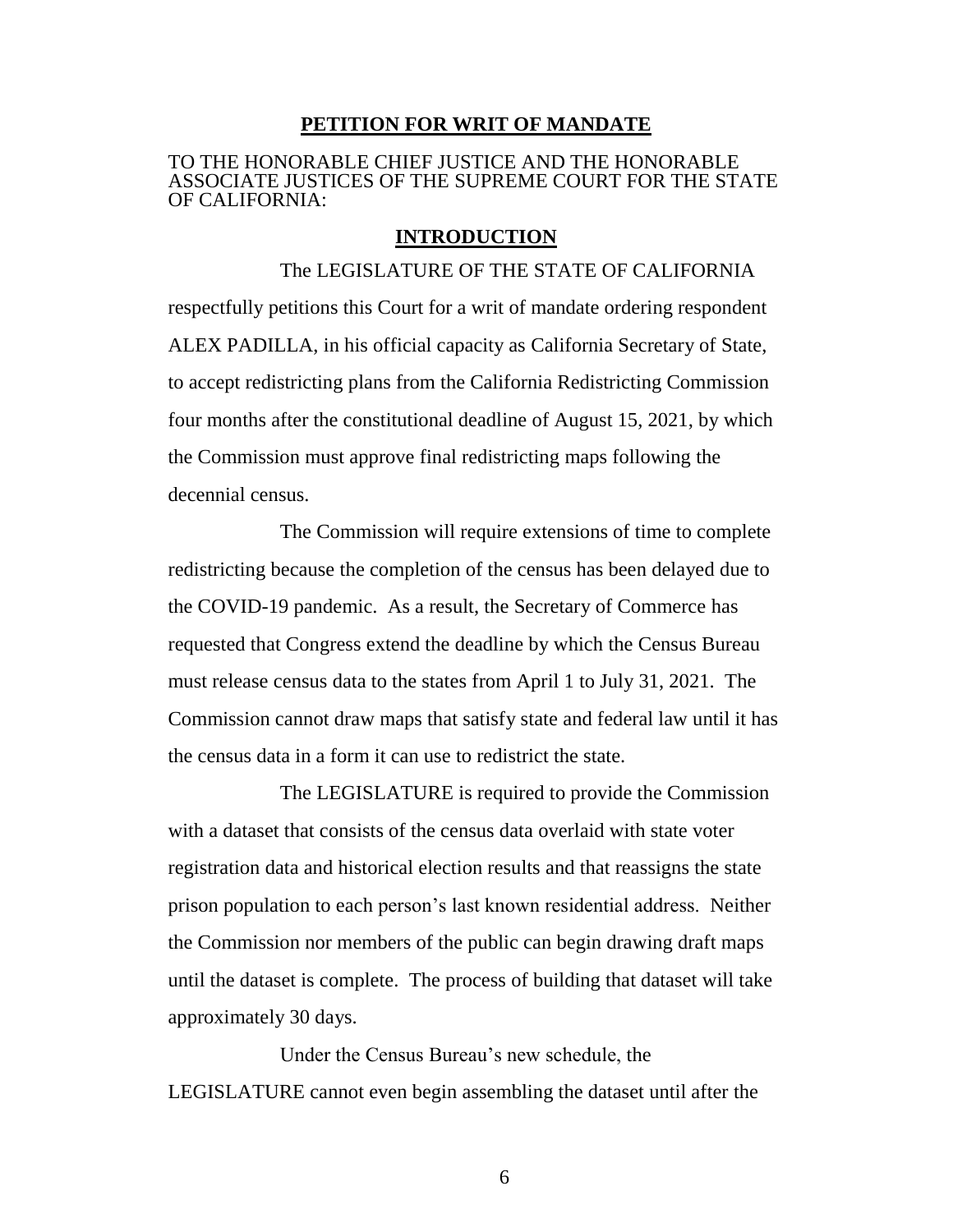July 1, 2021 deadline for the Citizens Redistricting Commission to release draft maps to the public. Cal. Gov't Code  $\S$  8253(a)(7). There is also no way that the Commission could meet the constitutional requirement that it approve and deliver final maps to the Secretary of State by August 15, 2021, because the dataset will not even be ready by then. Cal. Const., art. XXI, § 2(g).

Therefore, the LEGISLATURE respectfully seeks an order extending those deadlines by four months to account for the delay occasioned by the Census Bureau's release of census data.

By this verified petition, petitioner alleges as follows:

### **NEED FOR EMERGENCY RELIEF**

1. If the LEGISLATURE does not receive census data until July 31, 2021, it cannot prepare the dataset that the Commission must use to draw district lines until after the August 15, 2021 constitutional deadline for issuance of final maps. Thus, unless this Court extends the August 15, 2021 deadline, the Commission cannot perform its constitutional function in time for the 2022 elections. That would mean either that the elections would have to be held in malapportioned districts in violation of the state and federal Constitutions or that this Court would have to draw the lines itself, as the Constitution now requires if the Commission is unable to complete its work. *See* Cal. Const. art. XXI, § 2(j).

2. Resolution of this issue is necessary now, because if the Court does not act, the LEGISLATURE will have to consider placing a constitutional amendment on the November 2020 ballot to extend the time by which the Commission must act. The LEGISLATURE'S deadline to place a constitutional measure on the ballot is July 26, 2020, and it must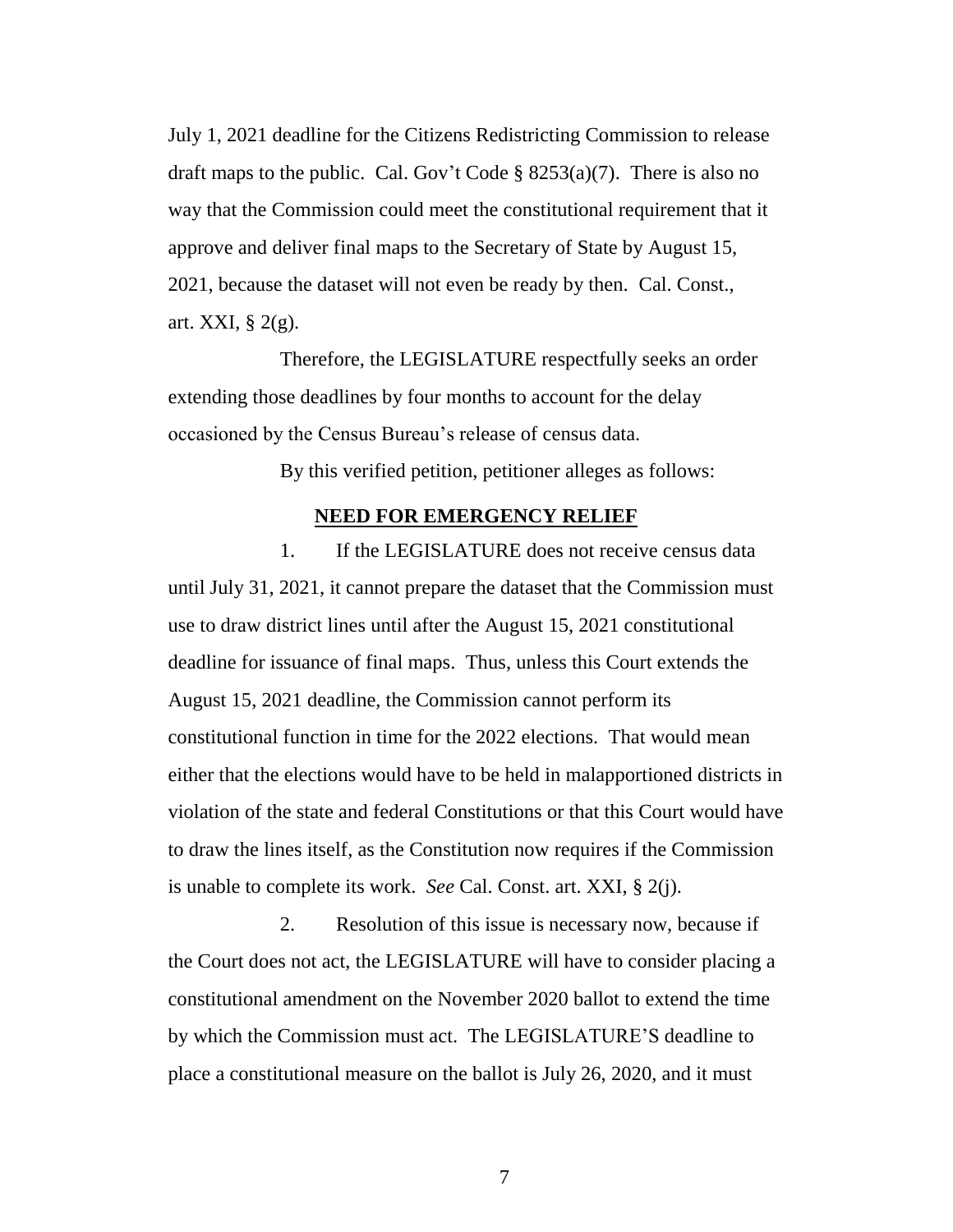have time to move a constitutional measure through both houses and garner the necessary two-thirds vote in each house. *See* Cal. Const. art. XVIII, § 1. The LEGISLATURE returns from a recess shortened by the pandemic on July 13, giving it less than two weeks to accomplish that.

3. Addressing the problem occasioned by the Census Bureau's delay through a constitutional amendment should be avoided if at all possible. At a minimum, adding a ballot measure would cost the State \$4-6 million and would require a supplemental ballot pamphlet to be printed and mailed to all voter households, because it would be too late to include the measure in the regular voter pamphlet. Even then, there is no guarantee that the measure would be approved, and the Commission would have to operate without knowing whether it would have time to perform its constitutional task. Moreover, it makes little sense to permanently amend the Constitution simply to fix a unique timing problem that is unlikely to recur.

4. That outcome is not necessary. This Court can and should issue emergency relief directing the Secretary of State to accept final maps drawn by the Commission up to four months after the August 15, 2021 date set by the Constitution, or until December 15, 2021.

#### **JURISDICTION**

5. The Court has original jurisdiction over this matter pursuant to article VI, section 10 of the California Constitution, Code of Civil Procedure sections 1085 and 1086, and Rule 8.486 of the California Rules of Court, to decide an issue where, as here, the case presents issues of great public importance that must be resolved promptly. *Vandermost v. Bowen*, 53 Cal. 4th 421, 451-53 (2012). This is such a case because it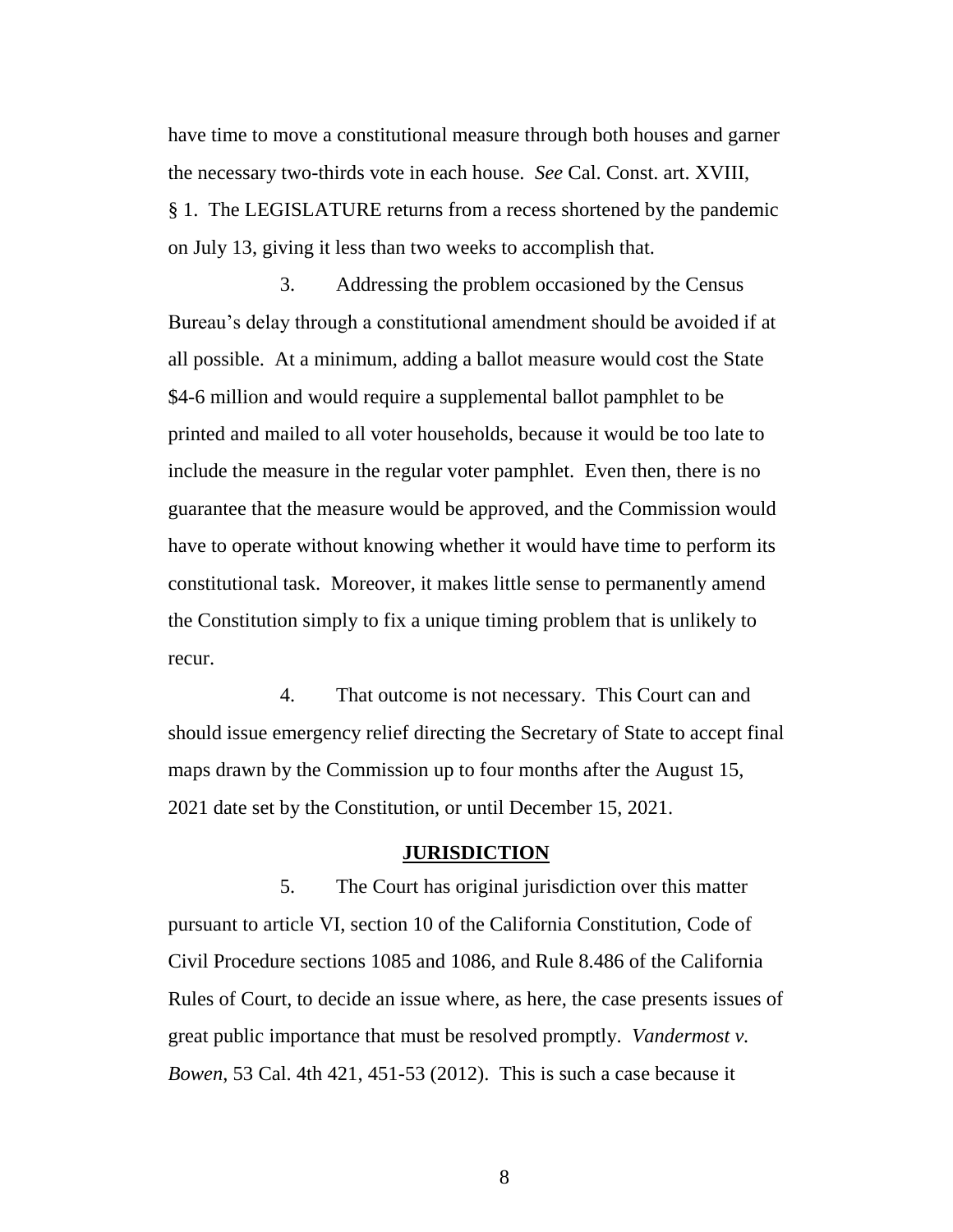involves the ability of the LEGISLATURE to perform its duty to supply the redistricting dataset to the Citizens Redistricting Commission and the Commission's duty to adopt legislative and congressional district boundaries in time for the 2022 elections.

6. Petitioner is entitled to a writ of mandate because it does not have a "plain, speedy, and adequate remedy, in the ordinary course of law." Cal. Code Civ. Proc. § 1086. Action by this Court is necessary in order to ensure that the 2022 legislative and congressional elections are held in districts that satisfy the requirements of the state and federal Constitutions.

7. Original relief is necessary in this Court rather than a lower court because this matter presents an issue of broad public importance that requires speedy and final resolution: whether the Citizens Redistricting Commission will be able to draw district lines that meet constitutional requirements in time for elections officials and candidates to conduct orderly elections in the new districts. That issue needs final resolution now in order for the Commission to conduct its task knowing that it will have sufficient time for public participation and for it to reach the level of consensus required by the Constitution. Resolution is also needed now so that the LEGISLATURE can avoid having to place a costly constitutional amendment on the November 2020 ballot because of the Census Bureau's delay in releasing the census data.

#### **PARTIES**

8. Petitioner LEGISLATURE OF THE STATE OF CALIFORNIA is vested with the State's legislative power, and consists of the Senate and the Assembly. Cal. Const. art. IV, § 1. The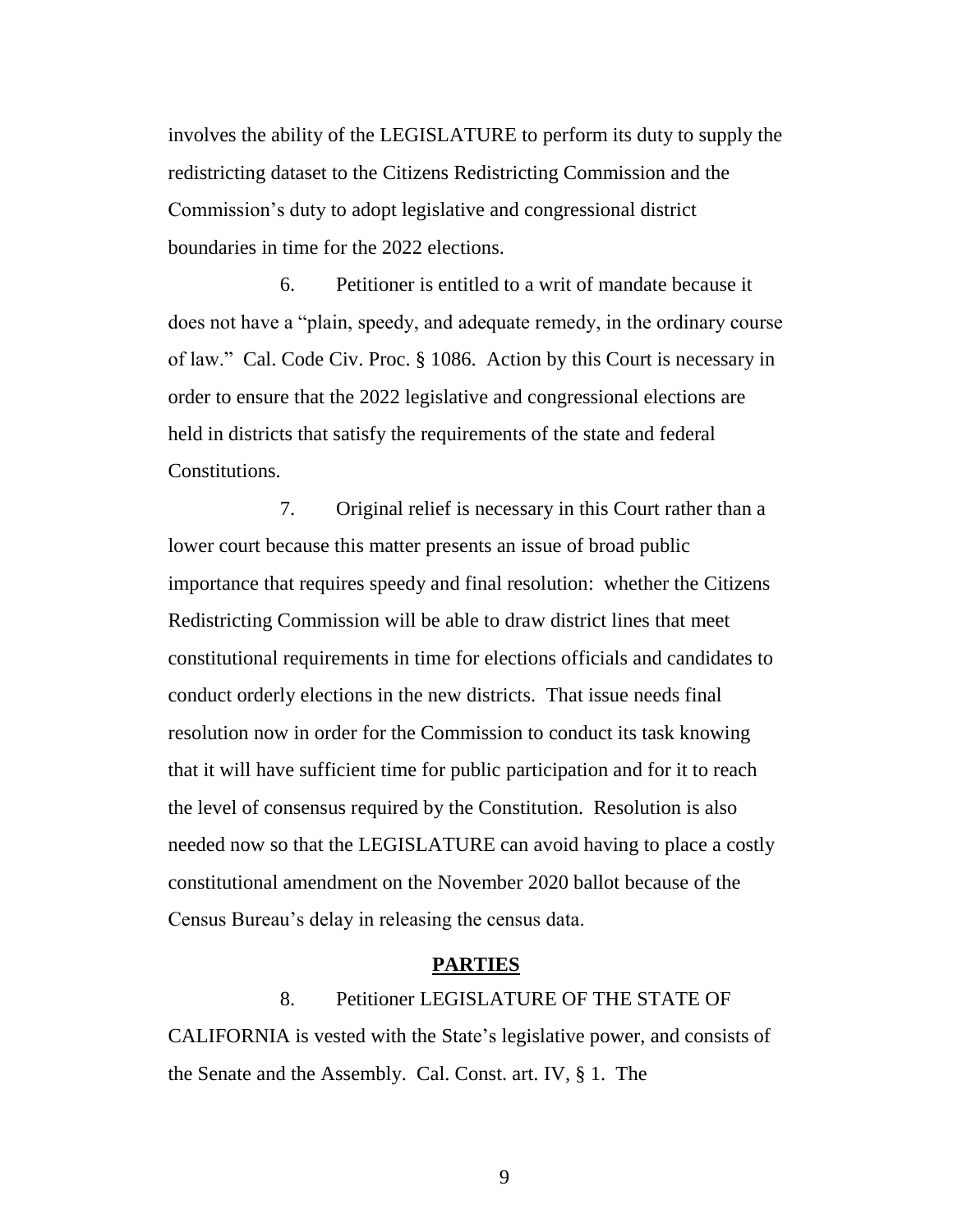LEGISLATURE is required to create and maintain the Statewide Database used for all state and local redistricting. Cal. Gov't Code § 8253(b). The Statewide Database in turn creates the redistricting dataset, which consists of the decennial census data overlaid with state voter registration data and historical election results. The LEGISLATURE is required to deliver the dataset to the Redistricting Commission and ensure the public ready access to the data. Neither the Commission nor the public can begin to draw draft maps until the dataset is completed.

9. Respondent ALEX PADILLA is the California Secretary of State and is sued in his official capacity only. Respondent PADILLA is the State's chief elections officer (Cal. Elec. Code § 10), and is responsible for overseeing the State's elections, including ensuring that all elections for Congress, and the State Assembly, Senate, and Board of Equalization are conducted using the current district boundaries. Respondent PADILLA is currently required to accept the final certified maps from the Redistricting Commission no later than August 15, 2021. Cal. Const. art. XXI,  $\S 2(g)$ .

#### **FACTUAL BACKGROUND**

10. The California Redistricting Commission is the state body required to adjust the boundary lines for congressional, State Assembly, Senate and Board of Equalization districts every 10 years following the decennial census. *See generally* Cal. Const. art. XXI. The Commission is required to release draft maps by July 1, 2021 (Cal. Gov't Code  $\S 8253(a)(7)$ , and adopt final maps by August 15, 2021 (Cal. Const. art. XXI,  $\S$  2(g)). The Commission that will be charged with redistricting in 2021 has not yet been selected and is not required to be formed until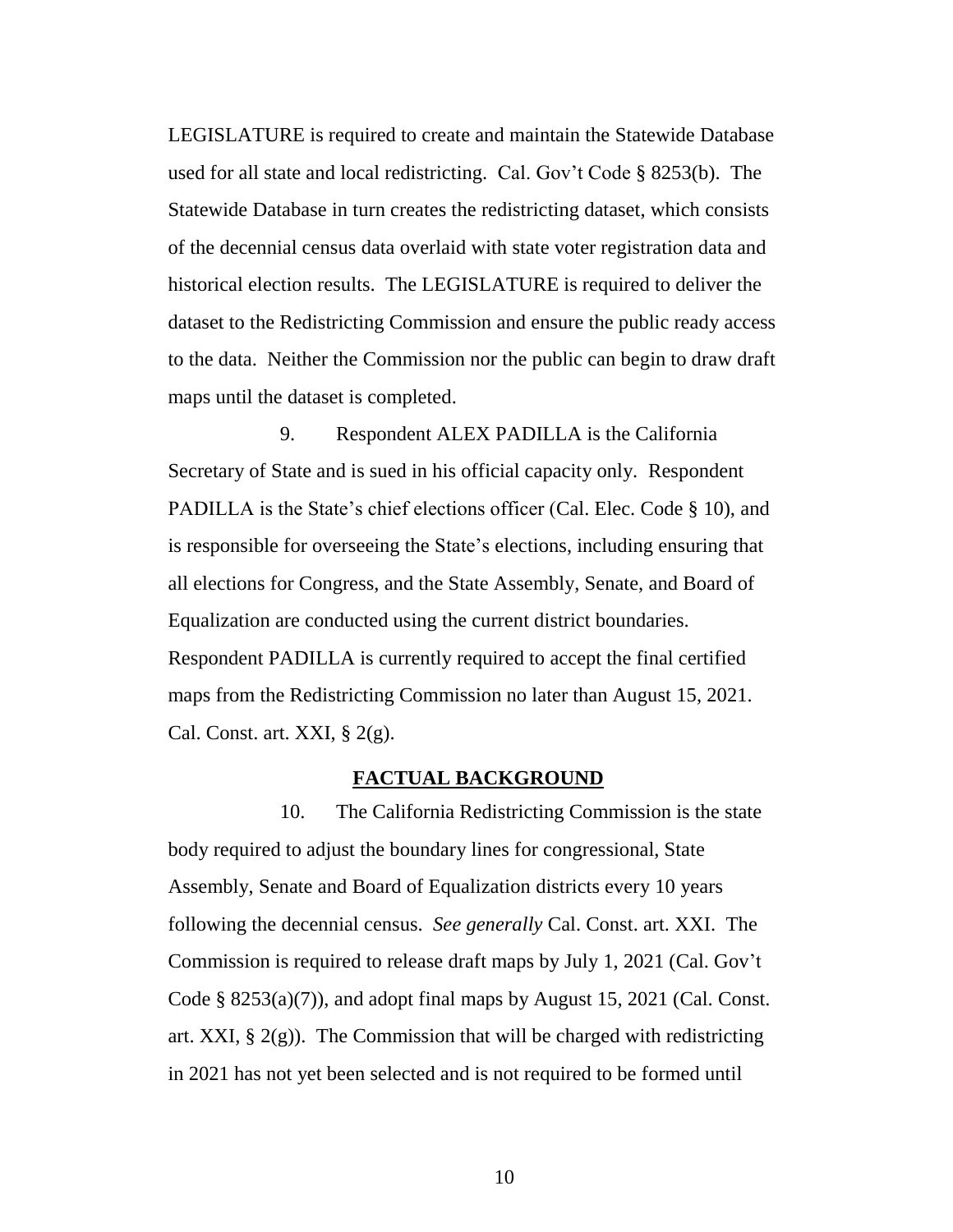August 15, 2020. Cal. Gov't Code § 8252(g). For that reason, the LEGISLATURE has not named the Commission as a party to this action. However, the Commission that was formed to draw the 2011 lines remains in existence until early July, and the LEGISLATURE understands that the Commission may wish to take a position regarding a remedy for the census delay.

11. The United States Secretary of Commerce is charged with overseeing the decennial census. The Secretary is required to release census data to each state no later than April 1 in the year following the decennial census, which would be April 1, 2021 for this redistricting cycle. 13 U.S.C. § 141(b).

12. On April 13, 2020, the Secretary of Commerce announced that as a result of the COVID-19 pandemic, the release of census data to the states for redistricting purposes would be delayed four months, from April 1 until July 31, 2021. Request for Judicial Notice ("RJN"), Ex. A (2020 Census Operational Adjustments Due to COVID-19).<sup>1</sup> Census Day was April 1, 2020, which occurred when many parts of the country were subject to shelter-in-place orders. According to the Secretary's announcement, the Census Bureau stopped all field operations because of the COVID-19 pandemic and is not scheduled to resume field operations until June 1. The delay in field operations will in turn delay the release of census data to the states. The Secretary's announcement stated as follows:

 $\overline{a}$ 

<sup>&</sup>lt;sup>1</sup> The Secretary's announcement and work plan can also be seen here: https://2020census.gov/en/news-events/operational-adjustments-covid-19.html.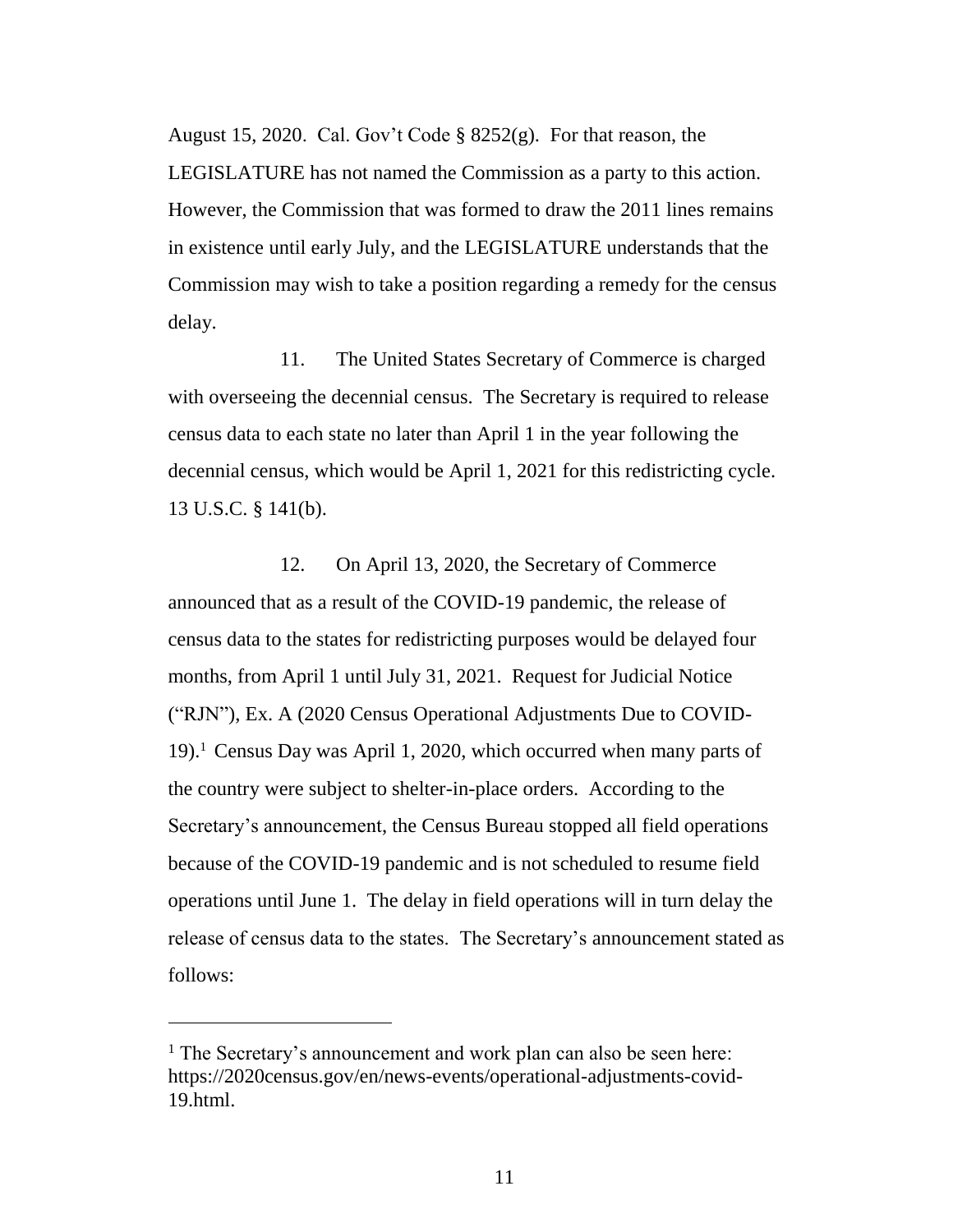In order to ensure the completeness and accuracy of the 2020 Census, the Census Bureau is seeking statutory relief from Congress of 120 additional calendar days to deliver final apportionment counts. Under this plan, the Census Bureau would extend the window for field data collection and self-response to October 31, 2020, which will allow for apportionment counts to be delivered to the President by April 30, 2021, *and redistricting data to be delivered to the states no later than July 31, 2021*.

*Id.* (emphasis added).

13. As a result, delay in the release of census data to the State is inevitable. On information and belief, petitioner alleges that although Congress has not yet passed legislation extending the deadline as requested by the Secretary, such legislation is likely to pass given the bipartisan support for an extension. The four-month extension was proposed by the Trump administration and the Democratically-controlled House included the four-month extension as requested by the Secretary in the COVID-19 related legislation, the HEROES Act, which it passed on May 15, 2020. *See* 116 HR 6800, Div. G, tit. II, § 70201 (May 15, 2020) (permitting the Census Bureau to provide states census data for redistricting up to 16 months after Census Day). Thus, it is likely that legislation with the four-month extension will be adopted. Regardless, the Census Bureau is proceeding with its Census Operational Adjustment Plan, the census field operation has already been delayed, and the current deadline of April 1, 2021 will not be met.

14. The Census Bureau's delay in releasing census data to California will make it impossible for the LEGISLATURE to build and provide a dataset to the Citizens Redistricting Commission in time for the Commission to draw draft maps by July 1, 2021, as required by statute, and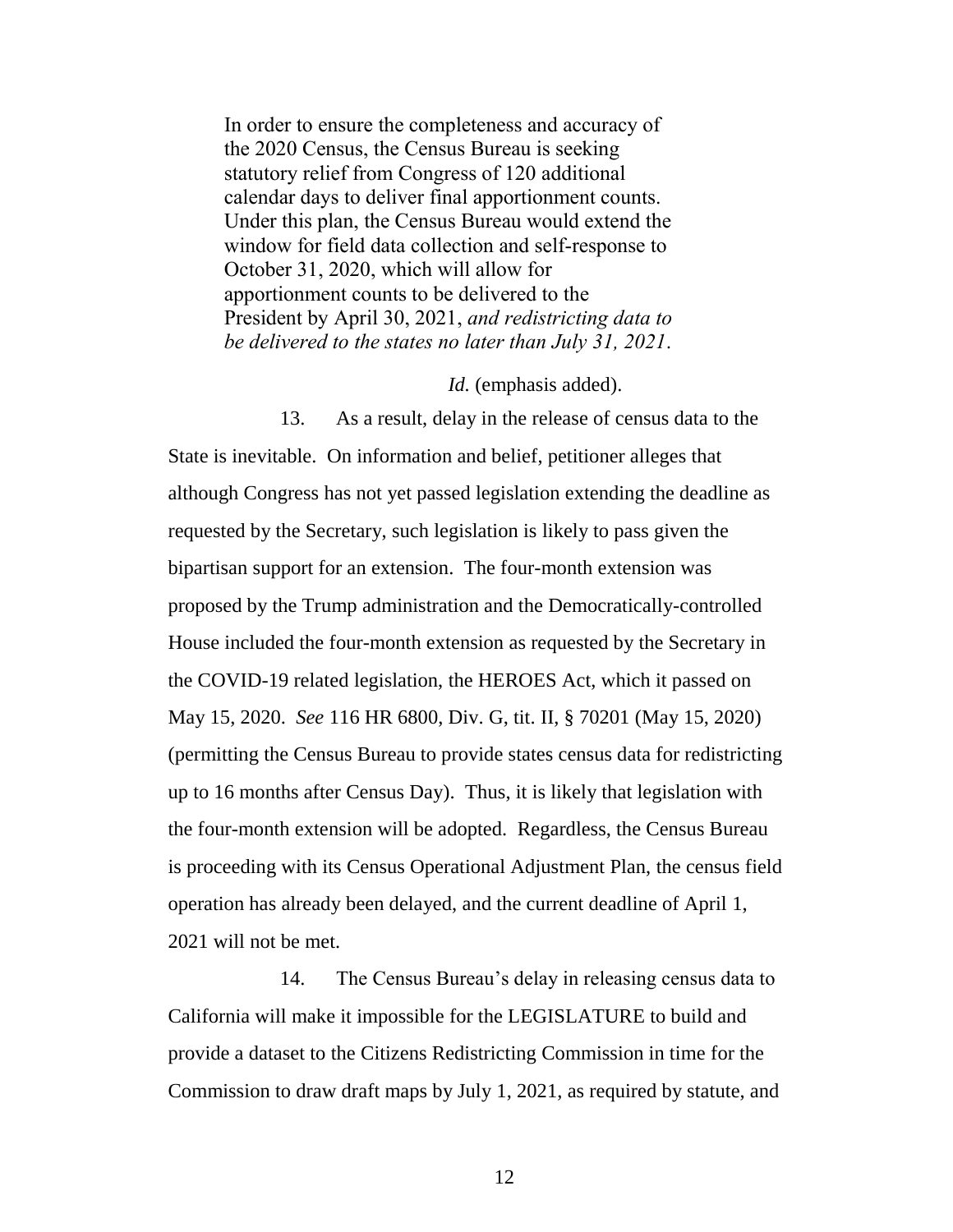final maps by August 15, as required by the Constitution. *See* Cal. Gov't Code § 8253(a)(7); Cal. Const. art. XXI, § 2(g).

15. The Census Bureau's proposed release date of July 31, 2021, is already after the Commission's July 1 deadline to release draft maps, making that impossible to meet. The Commission's constitutional deadline for adopting final maps by August 15, 2021 will also be impossible to meet because the redistricting dataset necessary to draw plans will not be ready by then, and there would be no time for the Commission to hold the required public hearings and provide for the public comment periods required under the Voters FIRST Act. *See* Cal. Gov't Code  $§ 8253(a)(7).$ 

16. The Commission cannot begin to draw draft maps or even understand the demographic changes that are in play until it has received the dataset from the LEGISLATURE. The dataset consists of the decennial census data that are merged with individual voter registration data and historical election results, both of which are collected from the State and county registrars of voters. And for the first time this redistricting cycle, the dataset must reassign the state prison population from the location of the prison, as assigned in the census data, to a prisoner's last known place of residence. All of these adjustments must occur before the dataset is ready for the Commission and the public to use for drawing redistricting maps.

17. The census provides the data necessary to ensure that each district meets the equal population standards of the Equal Protection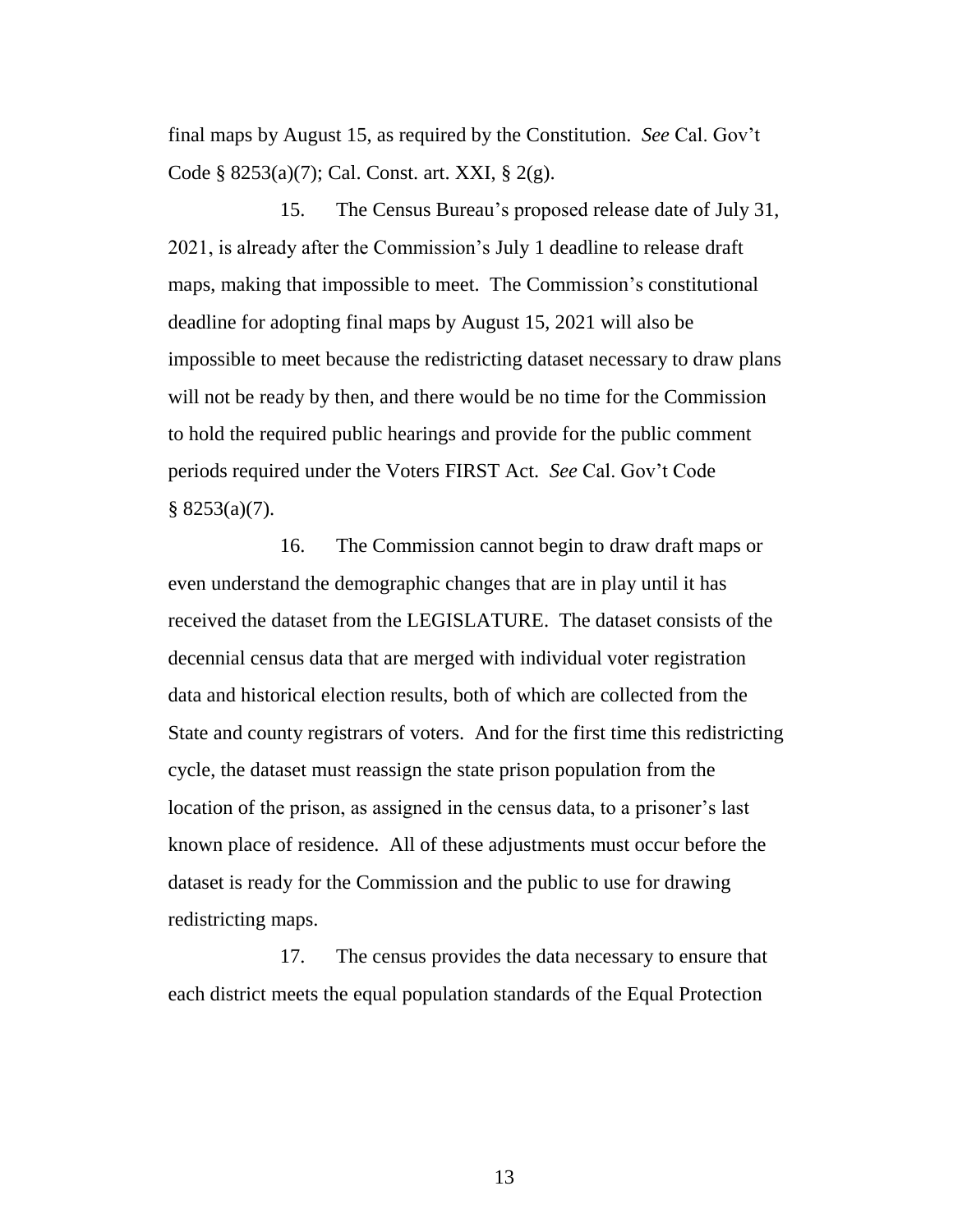Clause, 2 as well as data on race and ethnicity in all the census blocks in the state. The state voter registration data and historical election results (known as the "statement of vote") are needed in order to ensure compliance with the federal Voting Rights Act. In addition, Propositions 11 and 20, the propositions that established redistricting by the Commission, require that the Commission take into account communities of interest, which may in turn require data regarding economic and social characteristics provided by both census and state information.

18. The Commission is not the only body that relies on the LEGISLATURE for the dataset. The dataset is critical to the general public as well, and the LEGISLATURE has an obligation to ensure the public ready access to redistricting data, so the public can draw and submit plans to the Commission. *See* Cal. Gov't Code § 8253(b). In this way, members of the public and numerous interest groups will be able to create their own redistricting maps for submission to the Commission. During the 2011 redistricting, the Commission received more than 2,000 written submissions, including state, regional, and district maps generated by the public. *Vandermost v. Bowen*, 53 Cal. 4th 421, 445 (2012). The LEGISLATURE will not be able to provide the public with the dataset in a timely fashion if the relevant deadlines are not moved back.

19. The statewide dataset cannot be constructed until the Census Bureau releases the census data to the State. As discussed above,

<sup>&</sup>lt;sup>2</sup> "Congressional districts shall achieve population equality as nearly as is practicable, and Senatorial, Assembly, and State Board of Equalization districts shall have reasonably equal population. . . ." Cal. Const. art. XXI,  $§$  2(d)(1).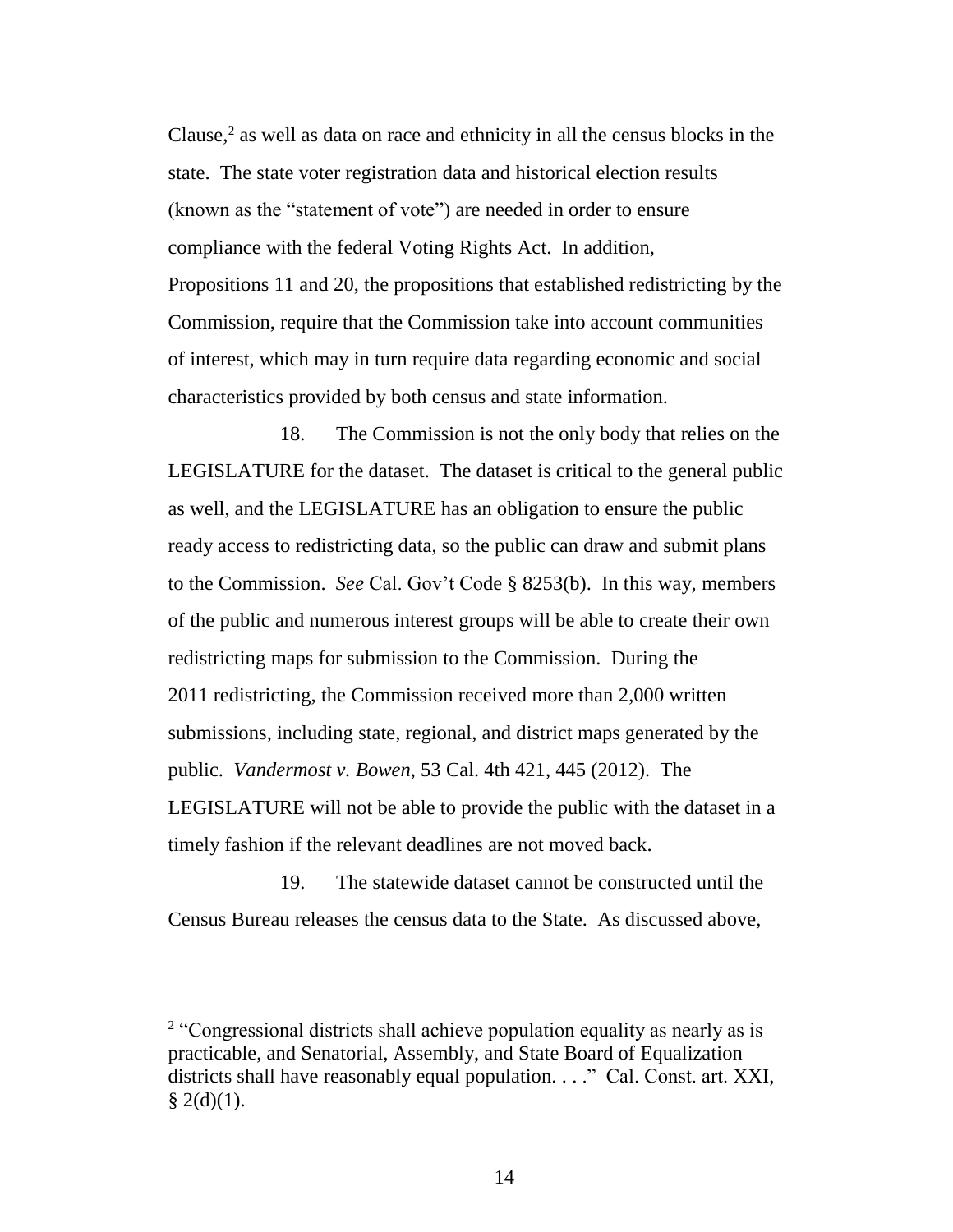that will now occur on or by July 31, 2021. The Statewide Database<sup>3</sup> will need approximately 30 days to construct the dataset. Overlaying the state data on to the census data is a complicated process because the two sets of data are in different geographical units that require the state data to be disaggregated and then reassembled by census blocks, the smallest unit of census data.

20*.* In 2011, it took five weeks to construct the dataset. The Census Bureau delivered the census data to the State on March 8, 2011, and the LEGISLATURE delivered the dataset to the Commission on April 13, 2011. RJN, Ex. C (Census Bureau Press Release from March 8, 2011 announcing release of data to California) and Ex. D (Letter dated April 13, 2011, from the Legislature to the Commission delivering dataset). There is an added step this time that was absent in 2011: For the first time this cycle, inmates in state prisons will be assigned for redistricting purposes not to their place of incarceration, but to their last place of residence. Cal. Elec. Code § 21003. This requires census data to be adjusted by reducing the population from the census blocks where prisons are located and reassigning those individuals to the census geography that best corresponds to their last known residence, based on Department of Corrections data. Despite this extra step and the fact that it took five weeks last cycle, the LEGISLATURE hopes to reduce the time this cycle to approximately 30 days.

21. If the census data are delivered to the State by July 31, the LEGISLATURE should be able to deliver the dataset to the

 $\overline{a}$ 

<sup>&</sup>lt;sup>3</sup> The Statewide Database is funded and overseen by the Legislature, and housed at the University of California, Berkeley's School of Law. *See* https://statewidedatabase.org/.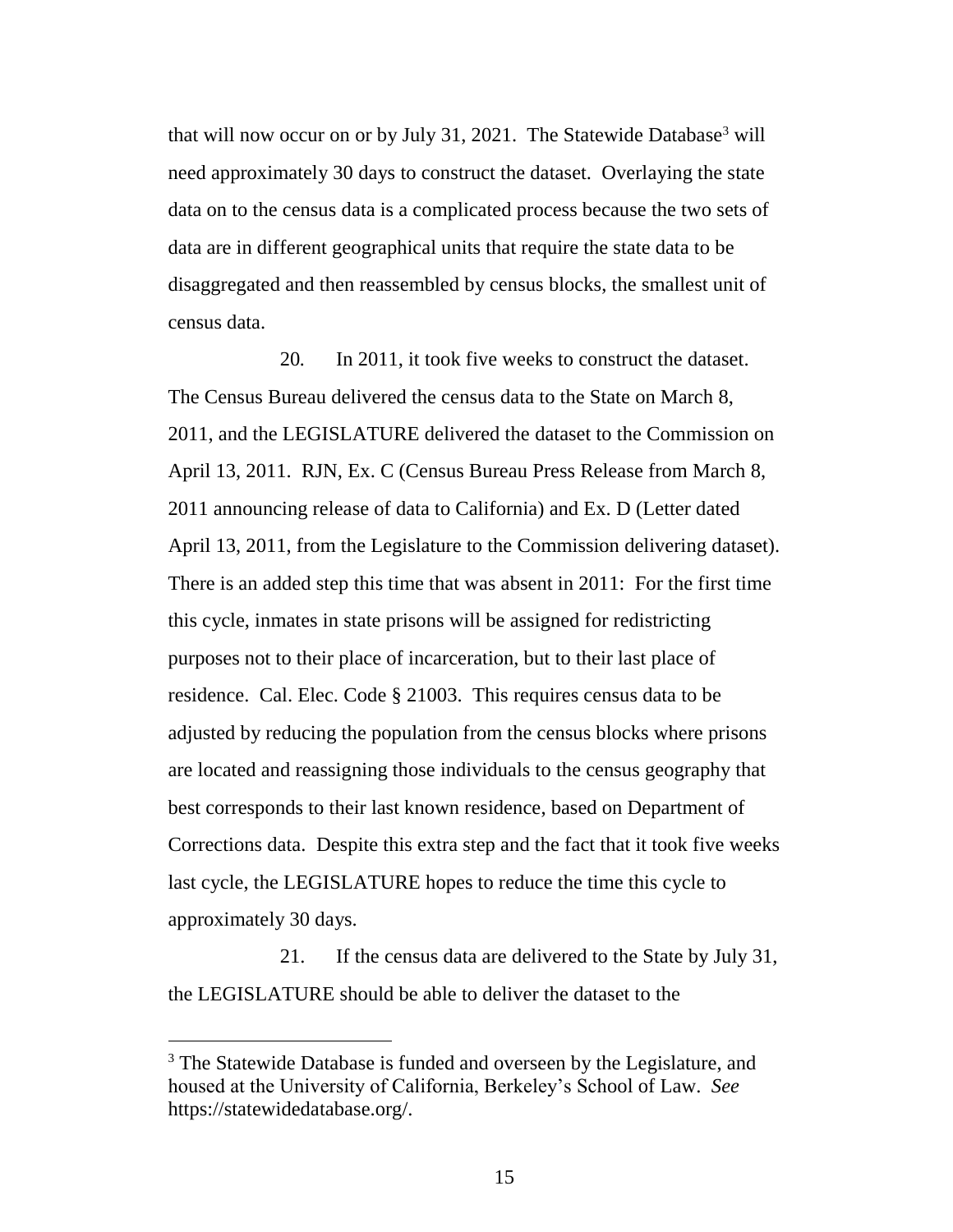Commission at the end of August or early September 2021. That is well past the Commission's current deadline to release draft maps (July 1) and approve final maps (August 15). As a result, the Commission will not be able to meet its statutory and constitutional deadlines to draft and finalize redistricting plans.

22. If the constitutional deadline is not extended to coincide with the four-month delay the Census Bureau has requested, the Commission will either have to submit the existing, outdated and malapportioned plans to be used in the 2022 elections or this Court will have to exercise its jurisdiction, appoint special masters to redraw the boundaries, and certify the final maps. *See* Cal. Const. art. XXI, § 2(j). Neither option is a good one, and both options would frustrate the will of the voters in adopting Propositions 11 and 20, which was to have a citizens commission draw the lines through a process that maximizes public input.

23. Extending the deadlines by which the Commission must release draft maps and adopt final maps by four months would allow the Commission to comply with the transparency and public input requirements of the Voters FIRST Act, namely to hold public hearings to receive public input both before and after releasing draft maps, permit at least 14 days to receive public comment after releasing the first draft maps, permit 7 days for public comment after releasing any subsequent drafts, and permit at least three days for public display after releasing final maps. Cal. Gov't Code § 8253(a)(7).

24. Extending the deadlines would not adversely affect the administration of the 2022 statewide elections. Given the Census Bureau's delay, legislation has already been introduced in the Legislature to move the 2022 statewide primary election from March to June 2022. RJN Ex. E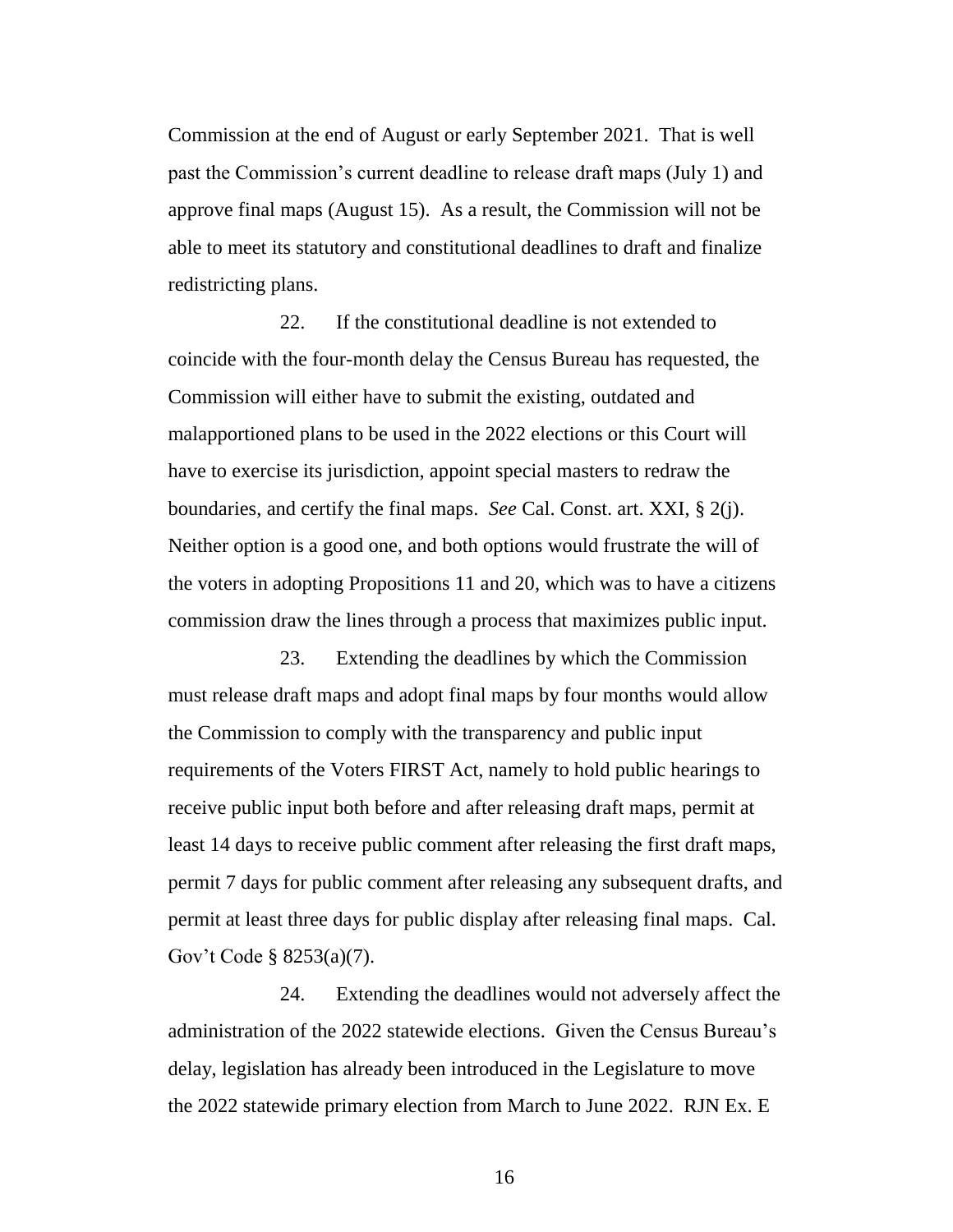(Senate Bill 970). 4 Completing the maps by December 15, 2021 would not interfere with administration of the Statewide primary election on June 7, 2022. For example, the period during which candidates can request nomination documents would not begin until February 14, 2022, three months after the plans would be final. *See* Cal. Elec. Code § 8020(b) (nomination documents first available on the 113th day before the primary election). Moreover, elections officials would have almost six months to implement the new boundaries in elections software, only one month less than they would have had if the plans were finalized on August 15, 2021 for a March 2022 primary.

25. This Court has broad equitable powers in redistricting cases to adjust deadlines, adopt plans, or grant other relief. *Vandermost v. Bowen*, 53 Cal. 4th at 483. This request asks for only a modest exercise of that power.

### **FIRST CAUSE OF ACTION**

### **(Writ of Mandate – Cal. Const. art. VI, § 10 and Code of Civil Procedure §§ 1085, 1086)**

26. Petitioner hereby realleges and incorporates paragraphs 1 through 25 above as if fully set forth herein.

27. Under article VI, section 10 of the California

Constitution and Code of Civil Procedure sections 1085 and 1086, the Court should exercise its original jurisdiction and issue a writ of mandate to compel the Secretary of State to accept the Commission's final maps four months after the constitutional deadline for release of final maps. A writ should issue because the Commission is required by the Constitution to

 $\overline{a}$ 

<sup>4</sup> SB 970 can also be accessed here: https://leginfo.legislature.ca.gov/ faces/billNavClient.xhtml?bill\_id=201920200SB970.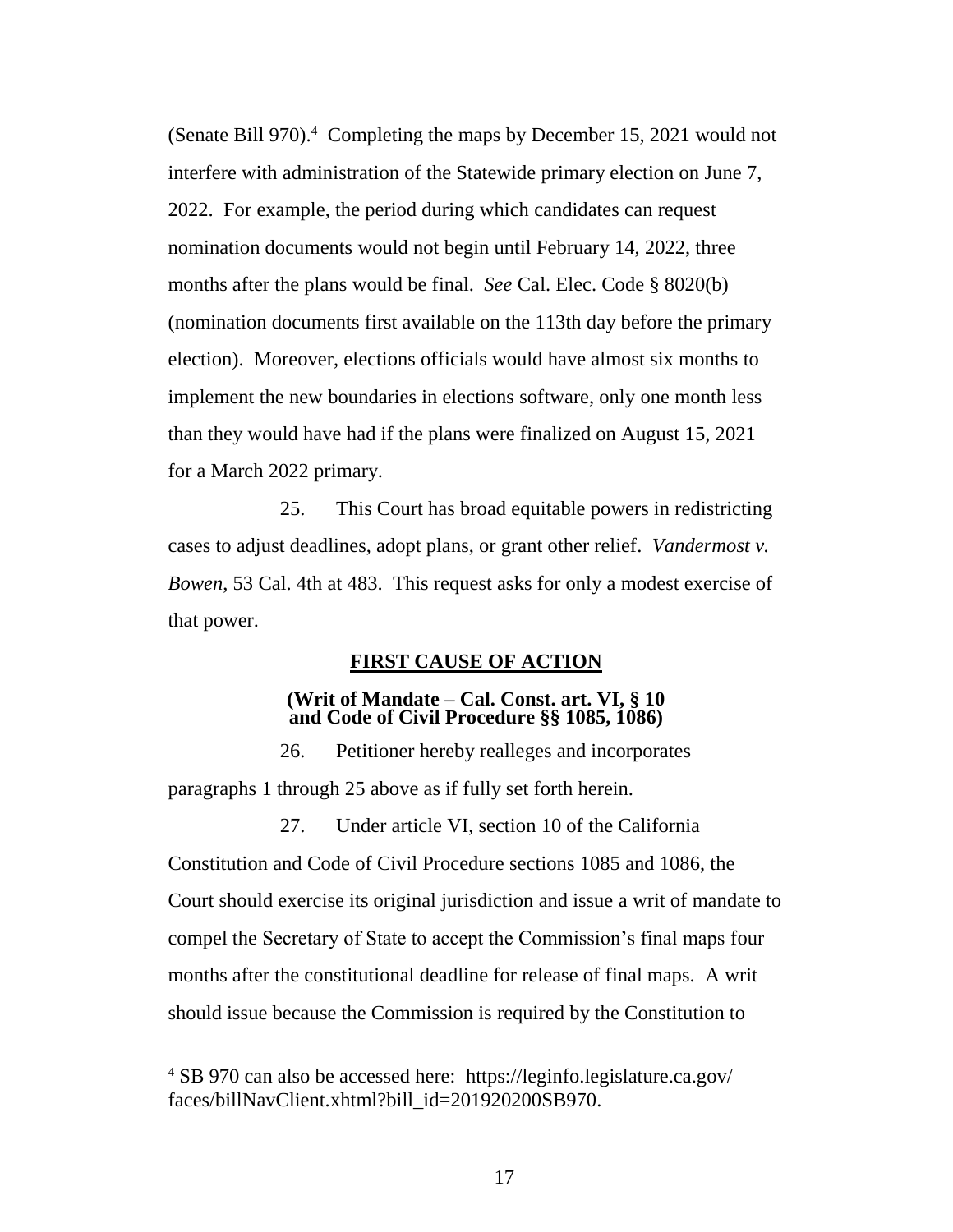submit certified final maps to the Secretary of State by August 15, 2021, but due to the Census Bureau's current proposal to delay releasing census data until or by July 31, 2021, it will be impossible for the Commission to comply with that deadline. Therefore, an order should issue requiring the Secretary of State to accept final certified plans four months after the current deadline, up to and including December 15, 2021. Coincident with moving the constitutional deadline, the Court should also move the statutory deadline by which the Commission must release its draft maps by four months, to November 1, 2021.

28. The writ should issue because the LEGISLATURE has no plain, speedy and adequate remedy in the ordinary course of law.

WHEREFORE, petitioner prays for judgment as follows:

1. That this Court issue a writ of mandate pursuant to article VI, section 10 of the California Constitution and Code of Civil Procedure sections 1085 and 1086 requiring respondent ALEX PADILLA to accept the final Commission redistricting maps for the State's Assembly, Senate, Board of Equalization and congressional districts up to December 15, 2021, notwithstanding article XXI, section 2(g) of the California Constitution, and extend the date by which the Commission must release draft maps for public comment up to November 1, 2021, notwithstanding Government Code section 8253(a)(7).

2. That this Court grant such other, different, or further relief as the Court may deem just and proper.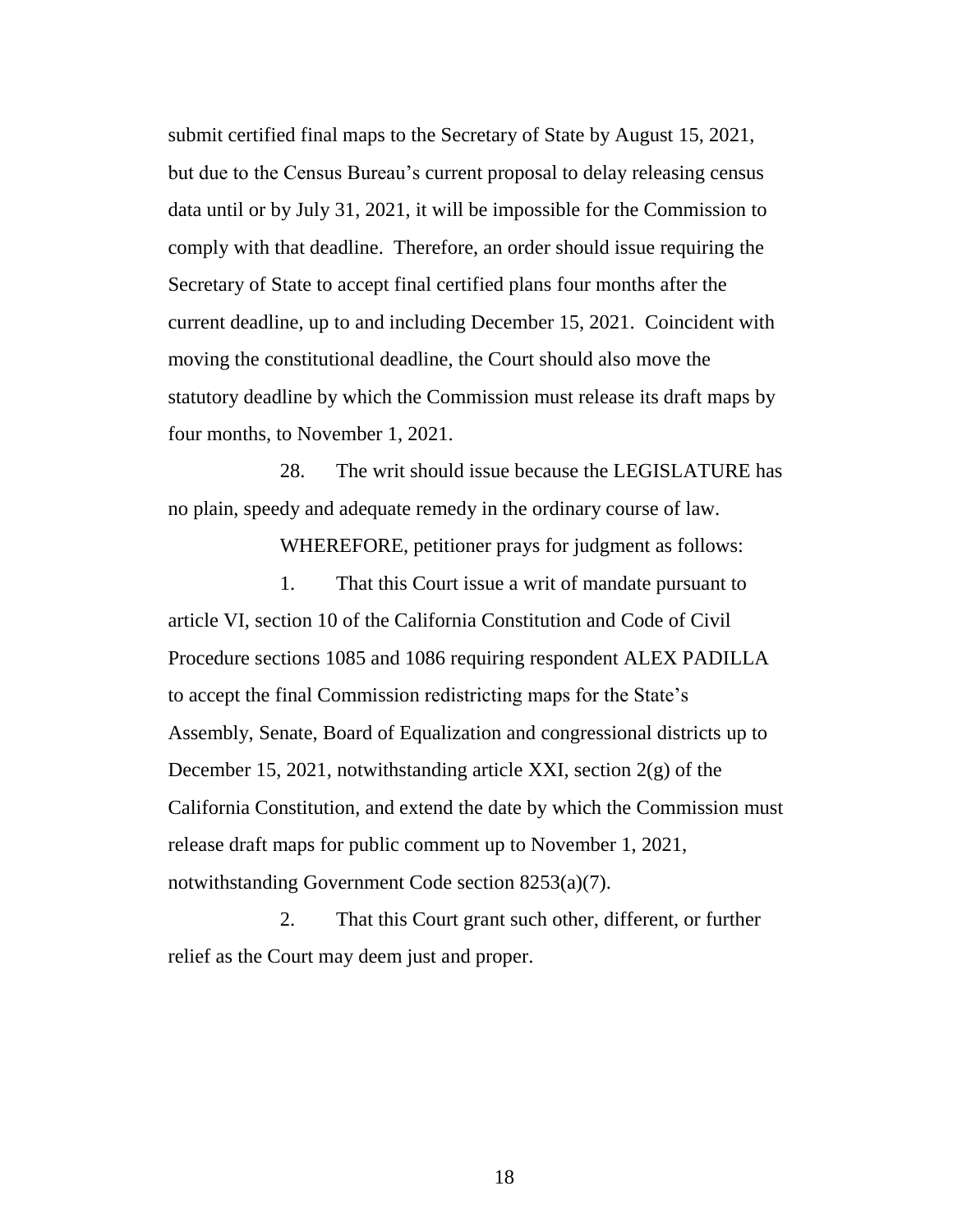Dated: June 3, 2020 Respectfully submitted,

### OLSON REMCHO, LLP

By: /s/ Robin B. Johansen Attorneys for Petitioner Legislature of the State of California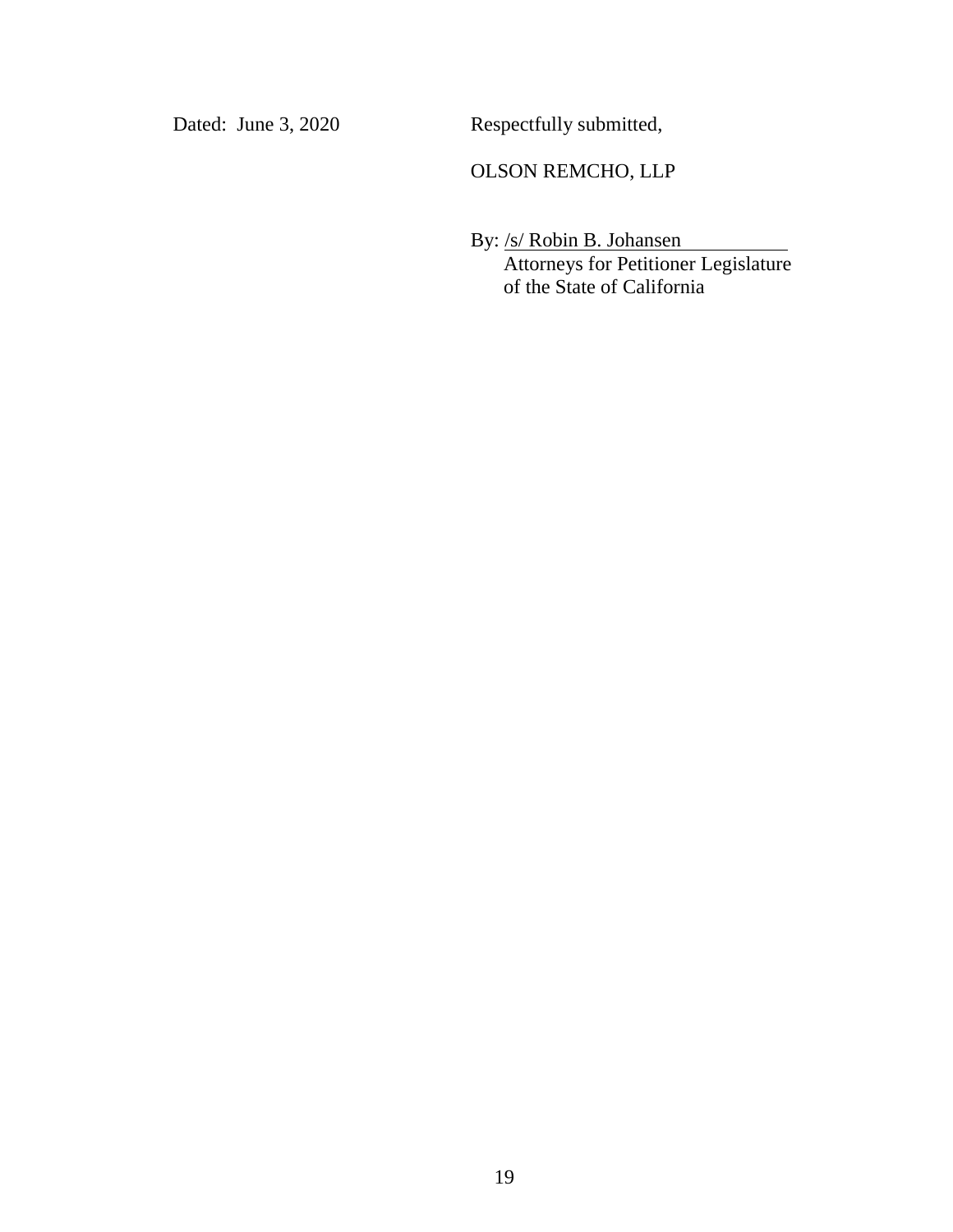#### **VERIFICATION**

I, Robin B. Johansen, declare:

I am one of the attorneys for petitioner the California Legislature. I make this verification for the reason that petitioner is absent from the county where I have my office. I have read the foregoing Emergency Petition for Writ of Mandate and Request for Immediate Relief and believe that the matters therein are true and on that ground allege that the matters stated therein are true.

I declare under penalty of perjury that the foregoing is true and correct. Executed this 3rd day of June, 2020, at San Mateo, California.

/s/ Robin B. Johansen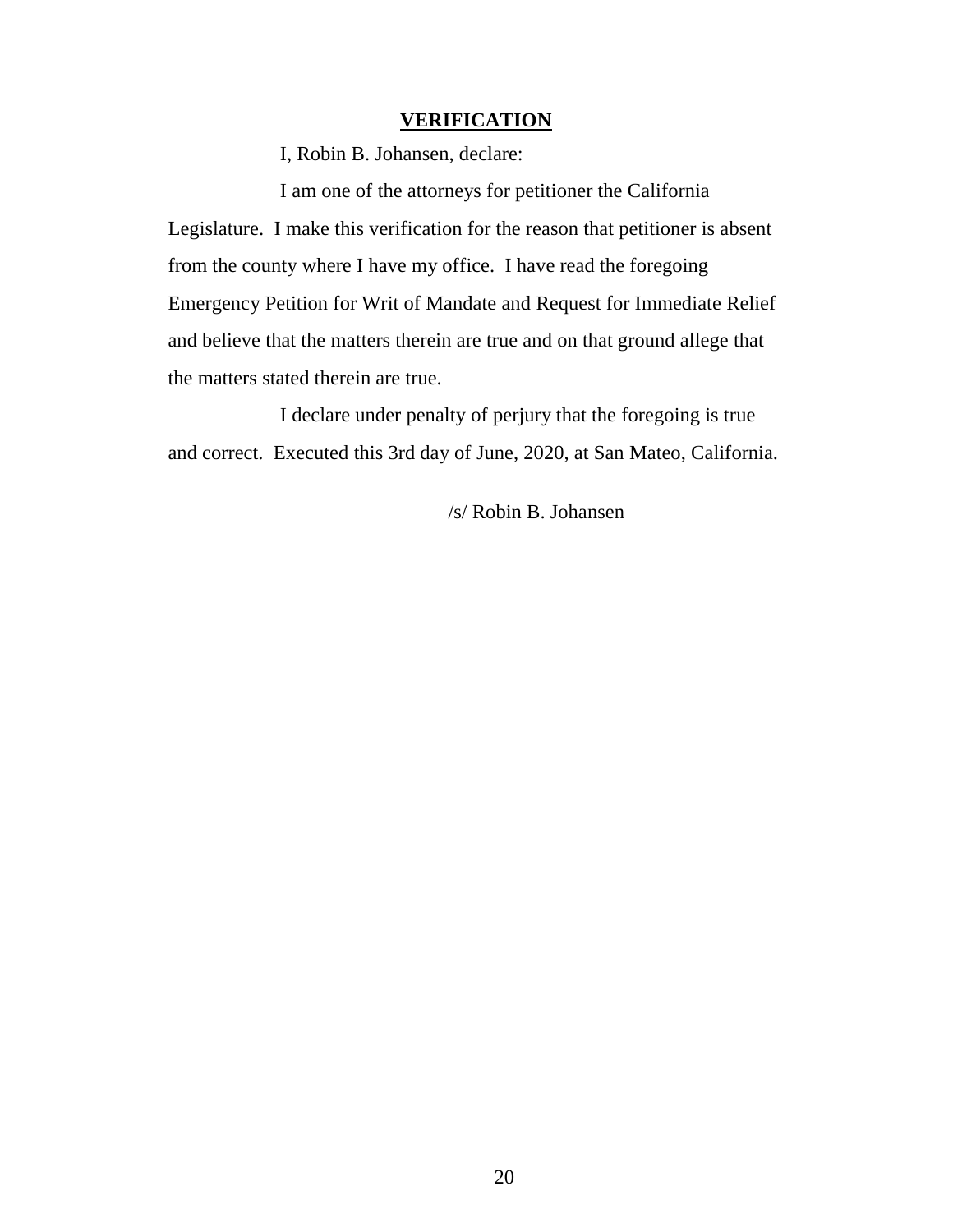# **MEMORANDUM OF POINTS AND AUTHORITIES INTRODUCTION**

Because of the COVID-19 pandemic, the federal census has been delayed and the Secretary of Commerce has requested Congress to extend the deadline by which the Census Bureau must release the census data, from April 1, 2021 to July 31, 2021. In light of that delay, the Legislature respectfully requests that the Court issue an original writ to allow the Citizens Redistricting Commission sufficient time to adopt State redistricting plans.

The Commission cannot begin drawing maps until it has received a dataset from the Legislature containing the census data combined with statewide voter registration data and election results. That dataset will take at least four weeks to prepare after the Census Bureau has provided the State with census data, meaning that the dataset could not be ready before August 31, 2021. Thus, the Census Bureau's delay will make it impossible for the Commission to meet its constitutional deadline of August 15, 2021 to complete its redistricting plans. Without relief from the Court, the Commission will be unable to conduct redistricting as the voters intended when they passed Propositions 11 and 20, with extensive public input throughout the process and sufficient time for deliberation.

Despite the fact that the Commission's deadlines to draft and adopt redistricting plans are a year away, action by the Court is necessary now. Without an order from the Court by July 13, 2020, the Legislature will have to consider placing a constitutional amendment on the November 2020 ballot to move those deadlines. The last possible date the Legislature could vote to place such a measure on the November ballot is July 26, 2020, which means the Legislature would have less than two weeks after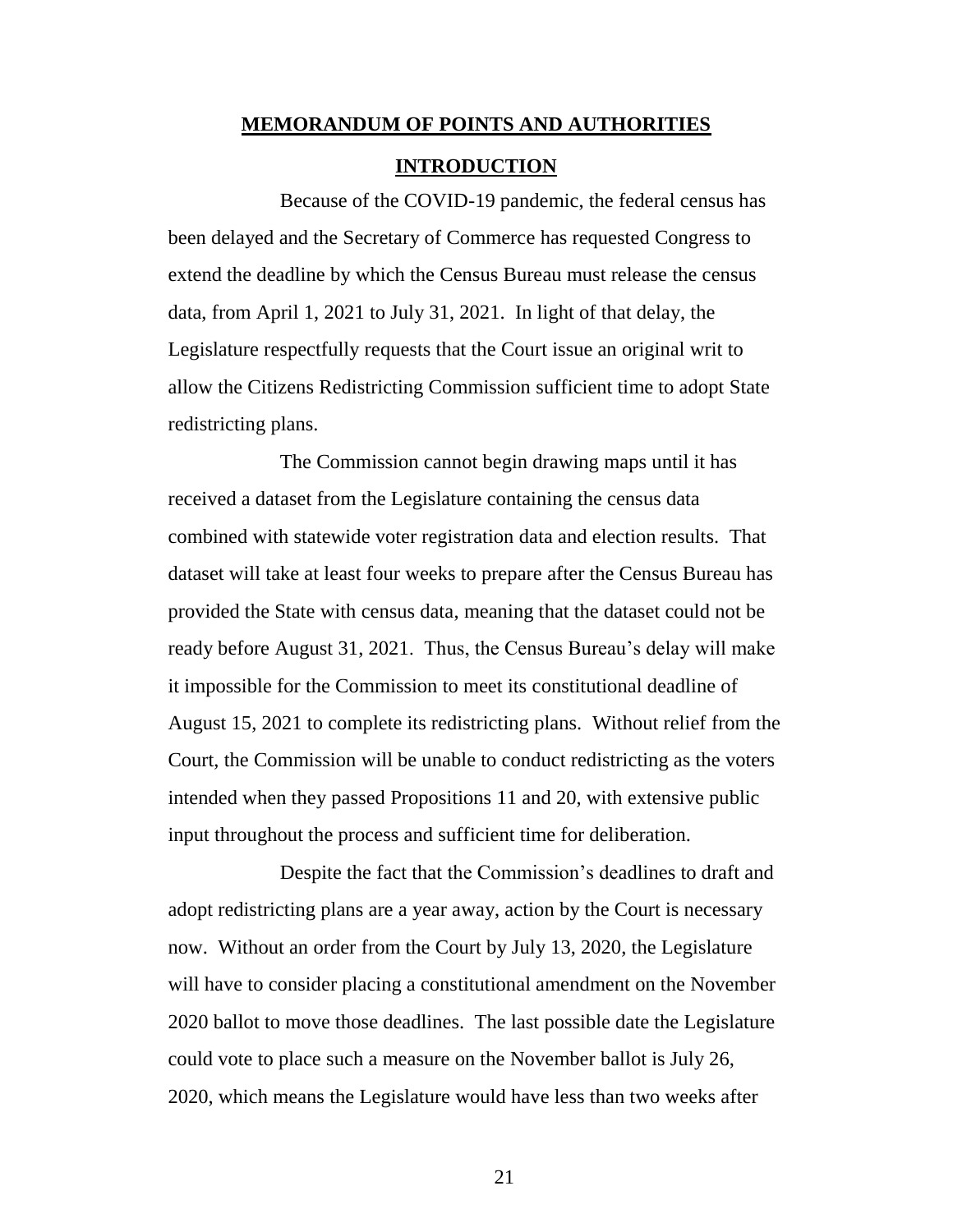returning from a recess shortened by the pandemic to consider and adopt the constitutional amendment that requires a two-thirds vote of each house of the Legislature.

That legislative option, however, is ill-advised for several reasons. First, placing the measure on the ballot would cost at least \$4- 6 million at a time when the State's coffers have been severely diminished by the COVID-19 virus. Second, amending a constitution permanently to address a one-time delay is not a good precedent to set. Third, if the Commission must wait until November to know how much time it will have, it will be unable to plan an effective redistricting calendar of public hearings and public comment periods. Finally, the measure may not pass, leaving the Commission no viable way to complete its task and requiring this Court to step in at a much later date. All of this can be avoided by the Court issuing an order moving back the Commission's deadlines by four months, equal to the Census Bureau's delay. Such relief will not adversely affect the State's ability to administer the 2022 elections.

For all these reasons, the Legislature respectfully requests that the Court extend the State's redistricting deadlines for four months to be consistent with the delay occasioned by the Census Bureau. Doing so now will avoid the need for an unnecessary constitutional amendment and provide certainty to the newly formed Commission and the many members of the public who wish to participate in the redistricting process.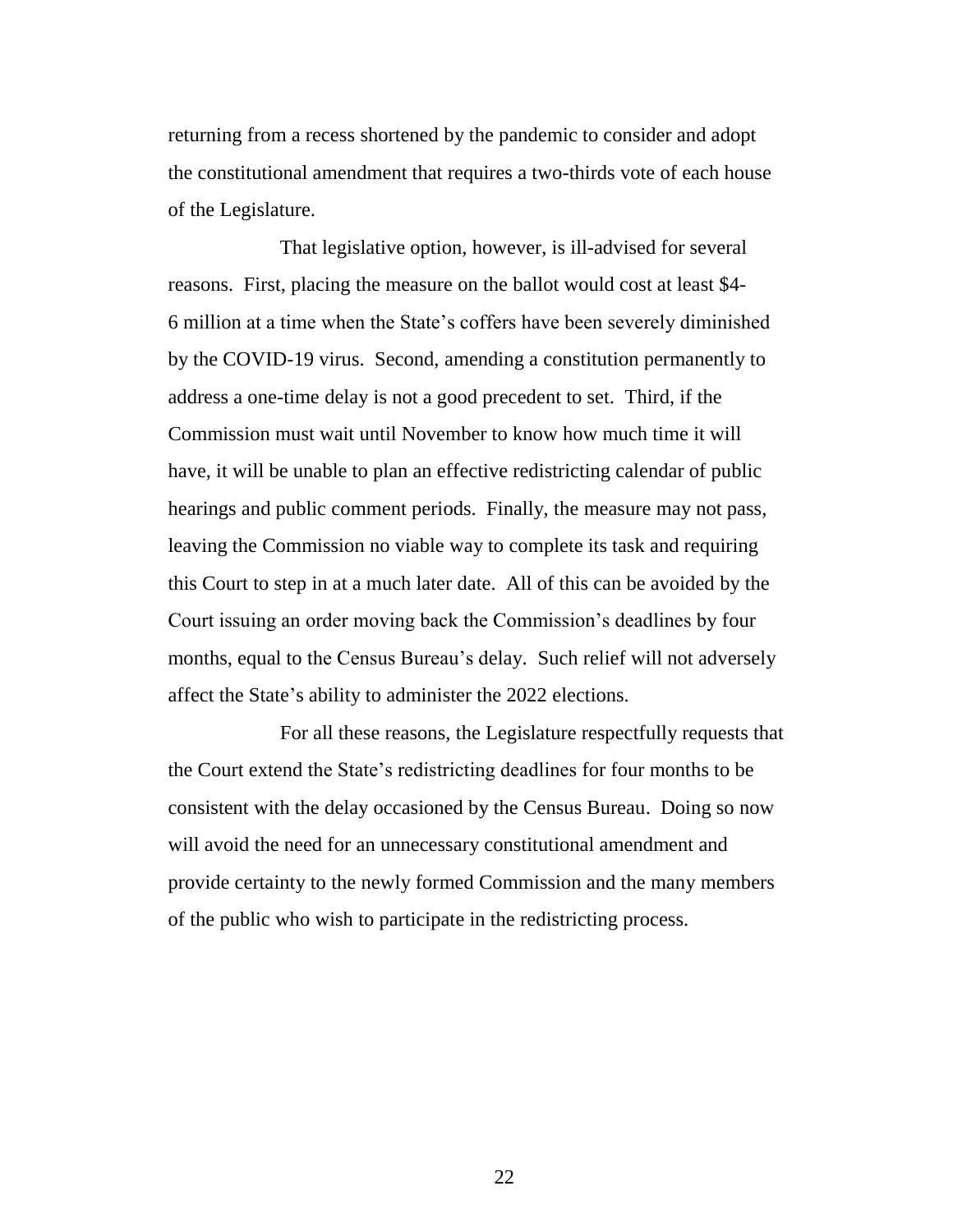### **FACTUAL BACKGROUND**

**I.**

#### **A. The Commission Selection Process**

In November 2008, California voters approved Proposition 11, which created the California Citizens Redistricting Commission and charged it with making adjustments to the boundary lines for State Assembly, Senate, and Board of Equalization districts every 10 years in the year following the decennial census. In 2010, the voters adopted Proposition 20, which required the Commission to redistrict the State's congressional boundaries as well. *See generally* Cal. Const. art. XXI; *Vandermost v. Bowen*, 53 Cal. 4th 421 (2012) (discussing in detail the establishment of the Commission and its work in the 2011 redistricting cycle). The purpose of the two measures was to create a diverse citizens commission that would redraw the state's representative boundaries through a transparent and open process that encourages public participation.

The Commission consists of 14 members, five of whom are registered with the State's largest political party, five of whom are registered with the State's second largest party, and four of whom are not registered with either party. Cal. Const. art. XXI,  $\S 2(c)(2)$ .

The Commission is selected through a multi-step process that is meant to create a diverse and qualified membership. *See* Cal. Gov't Code §§ 8252(a)(1) (application process must promote a diverse and qualified applicant pool) and 8252(g) (final six members chosen in part to reflect State's diversity). First, the State Auditor oversees an exhaustive outreach and application process open to all registered California voters. The Auditor must remove from the applicant pool any applicant who has a conflict of interest as specifically defined by statute. *Id.* § 8252(a)(2).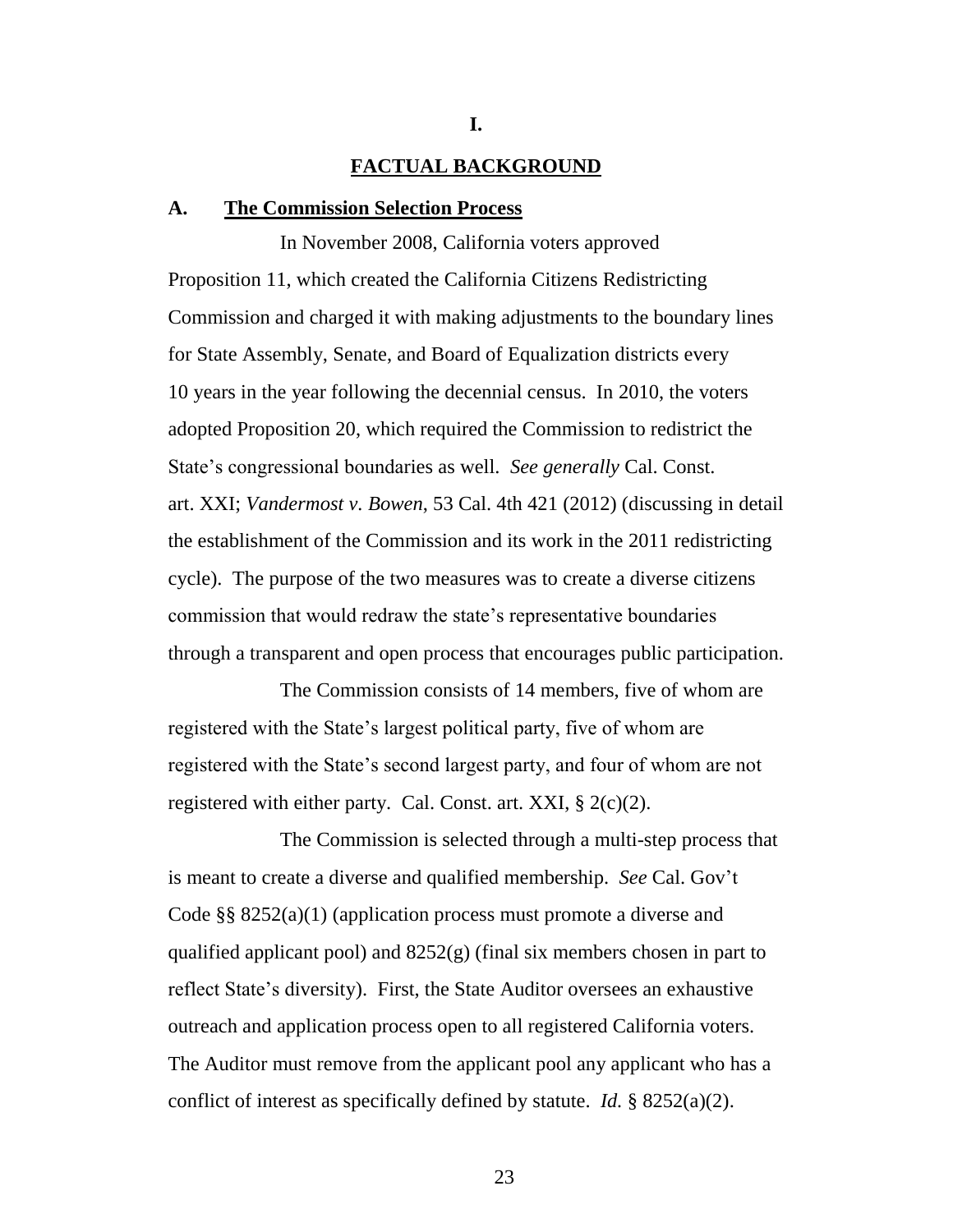Second, the Auditor forms an Applicant Review Panel, consisting of three independent qualified auditors, that interviews the applicants and selects the most qualified applicants, 20 of whom are registered with the largest political party, 20 of whom are registered with the second largest political party, and 20 of whom are not registered with either party. *Id.* §§ 8252(b), (d). The Applicant Review Panel must make its selections by May 15, and it has just completed that process.

Next, the four legislative leaders may each exercise up to two strikes for each sub-pool, for a total of eight strikes per sub-pool. *Id.* § 8252(e). The strike process must occur by June 30, 2020. The legislative leaders have not yet exercised their strikes. Next, no later than July 5, the State Auditor randomly selects eight applicants from the remaining applicants to be on the Commission (three from the largest party pool, three from the second largest party pool and two from the pool not registered with either party). *Id.* § 8252(f). Finally, no later than August 15, the eight selected commissioners must meet and select six additional commissioners, two from each sub-pool. The final six appointees shall be "chosen to ensure the commission reflects the state's diversity." *Id.* § 8252(g). As a result, the full commission may not be formed before August 15, 2020.

### **B. The Commission's Relevant Deadlines**

Once the new Commission has been formed and commences its work in late summer and early fall, it will likely be occupied with hiring staff and consultants (including a demographer and redistricting legal counsel), becoming familiar with the redistricting process, and setting a timetable for public hearings and to receive public input. *See id.*  $§ 8253(a)(5).$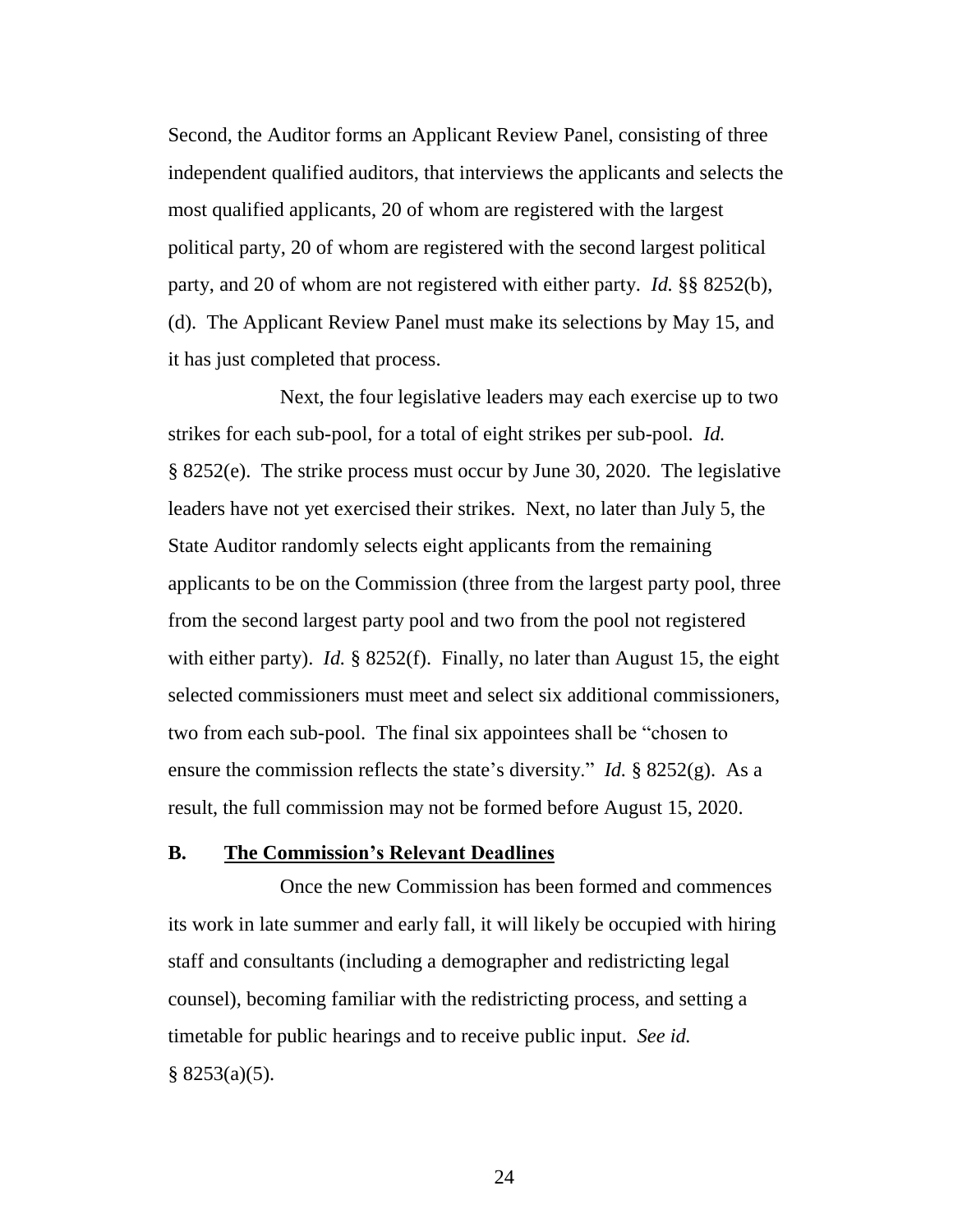The Commission must "establish and implement an open hearing process for public input and deliberation that shall be subject to public notice and promoted through a thorough outreach program to solicit broad public participation in the redistricting public review process." *Id.* § 8253(a)(7). The Commission must hold public hearings to receive public input before drawing any maps, and then must hold additional public hearings following the drawing of any draft maps. Public comment must be taken for at least 14 days from the date of public display of any draft maps, seven days for any subsequent draft maps, and at least three days for the final maps. *Id.* 

The Commission must release draft maps by July 1, 2021 and adopt final maps by August 15, 2021. *Id.* § 8253(a)(7)); Cal. Const. art. XXI, § 2(g). The Commission must approve any final maps by a supermajority vote with at least nine of the sixteen commissioners approving the plans. *Id*. § 2(c)(5). Three of the five commissioners registered with each of the two largest political parties and three of the four who are not registered with the two larges parties must approve the maps. *Id.* 

In order to promote public participation last cycle, the Commission held more than 70 business meetings and 34 public hearings in 32 cities throughout the state. *Vandermost v. Bowen*, 53 Cal. 4th at 445-46. In addition to oral testimony, the Commission received more than 2,000 written submissions including draft maps, and received input and suggestions from more than 20,000 groups and individuals. *Id*. The Commission held 23 public hearings before issuing its draft maps and an additional eleven public hearings after releasing the draft maps. *Id.*

Given the success of the Commission's work last cycle, it is likely the Commission will want to undertake a similarly exhaustive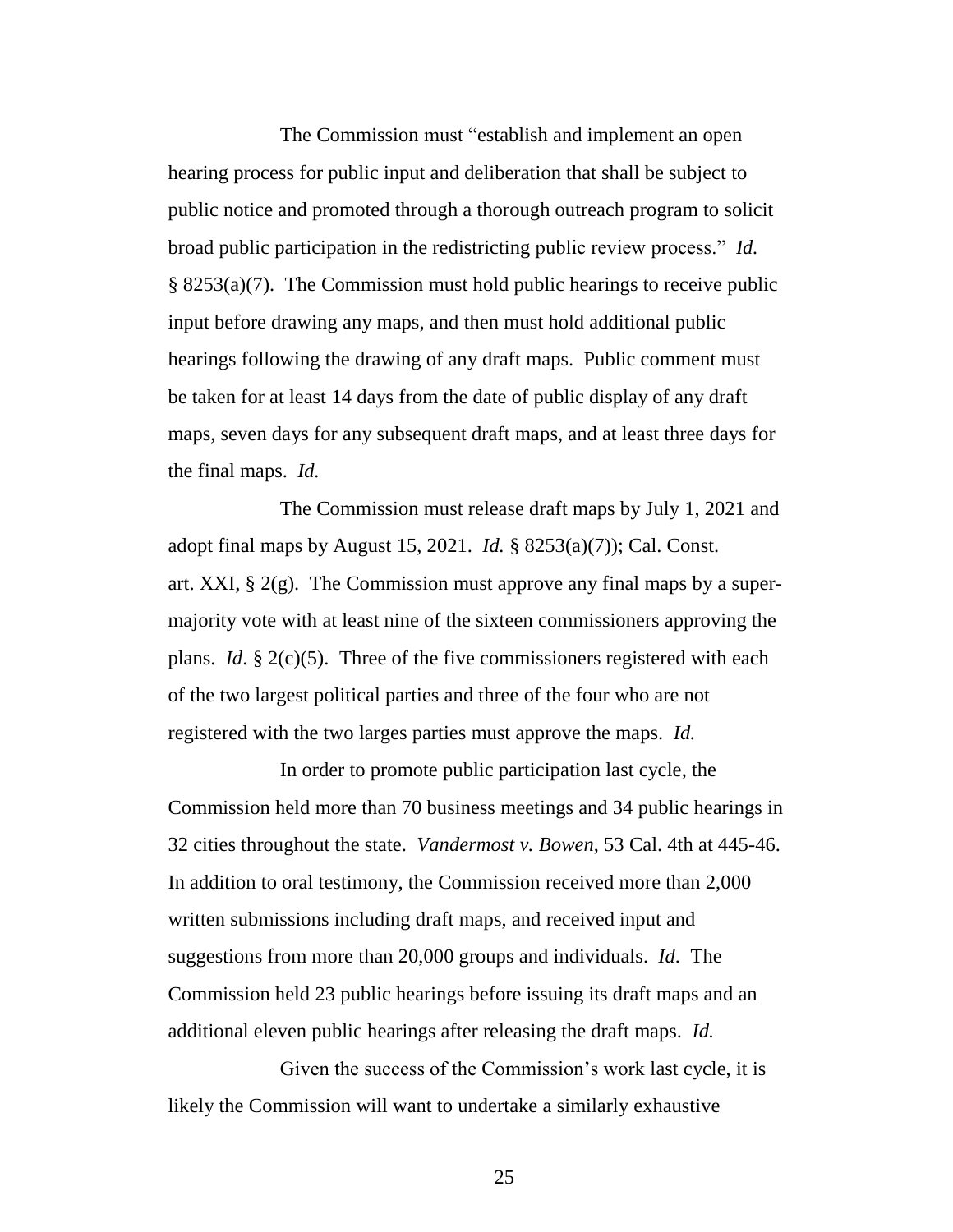process of public hearings throughout the State and soliciting public comment. Such an ambitious plan will take time to implement and execute.

The Commission, however, cannot begin to draw draft maps or even fully understand the demographic changes that are in play this redistricting cycle until it has received the dataset from the Legislature. That dataset consists of the decennial census data merged with individual voter registration data and historical election results. *See* RJN, Ex. B (Creating California's Official Redistricting Database, August 2011).

While the census provides the data necessary to ensure that each district meets the equal population standards of the Equal Protection Clause,<sup>5</sup> and it also provides data on ethnicity, the state voter registration data and historical election results (known as the "statement of vote") are necessary to ensure compliance with the federal Voting Rights Act. For example, voter registration and statement of vote data are necessary to perform racially-polarized voting (RPV) analysis, which in turn is necessary to determine whether a particular district or area may raise concerns under section 2 of the federal Voting Rights Act. *See* 

<sup>&</sup>lt;sup>5</sup> "Congressional districts shall achieve population equality as nearly as is practicable, and Senatorial, Assembly, and State Board of Equalization districts shall have reasonably equal population. . . ." Cal. Const. art. XXI,  $§$  2(d)(1).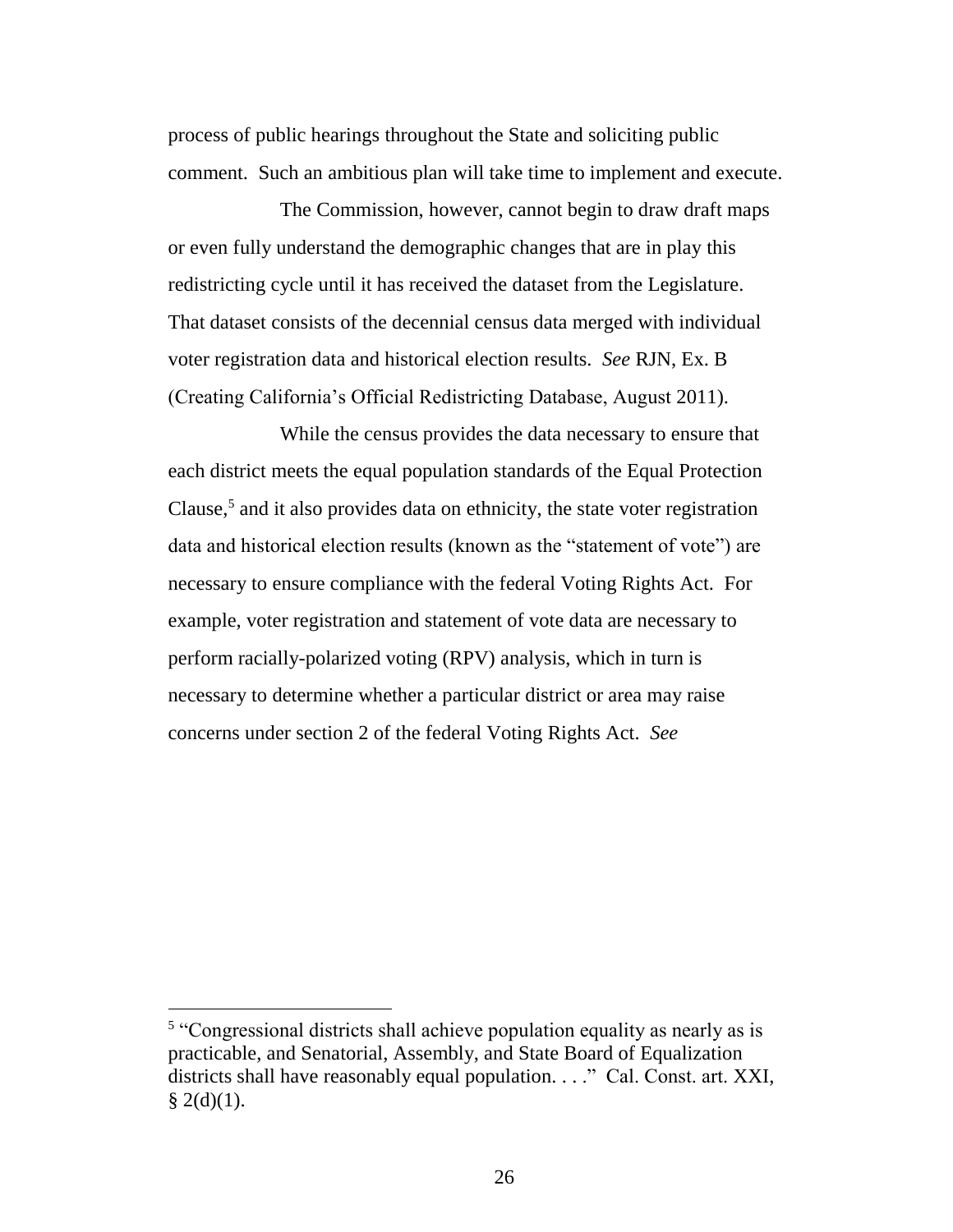*Thornburg v. Gingles*, 478 U.S. 30 (1986). 6 In addition, the Commission is required to take into account communities of interest, which may in turn require economic and social data supplied by the census.

The statewide dataset, however, cannot be constructed until the Census Bureau releases the census data to the State. Declaration of Karin Mac Donald in Support of Emergency Writ of Mandate ("Mac Donald Decl."), ¶ 5. Once the State receives the census data, it will need approximately 30 days to construct the dataset (*id* at ¶ 6) for reasons discussed in more detail in the Statewide Database's report for the 2011 cycle and the accompanying Declaration of Karin Mac Donald. 7 *See generally* Mac Donald Decl.; RJN, Ex. B. Overlaying the state data on to the census data is a complicated process because the two sets of data are in different geographical units that require the state data to be disaggregated and then reassembled by census blocks. *See generally* Mac Donald Decl*.*  In addition, during this cycle, unlike in previous cycles, the Statewide Database must match the prison population with an inmate's last known

 $\overline{a}$ 

<sup>&</sup>lt;sup>6</sup> In order to state a claim under section 2 of the Voting Rights Act, a plaintiff must show the existence of three preconditions: (1) that the racial or minority group is sufficiently large to constitute a majority in the relevant district; (2) the minority group is politically cohesive, and (3) the majority votes sufficiently as a bloc to usually defeat the minority's preferred candidate. *Thornburg*, *supra*, 478 U.S. at 48-49. Raciallypolarized voting (also known as "RPV" analysis) is a means by which to show the existence or absence of the second and third pre-conditions, namely whether the majority and minority group vote in a cohesive manner. That analysis in turn, requires a study of how racial groups have voted in previous elections, and whether there is a difference in the way they have voted for certain candidates or ballot measures; hence the need for statement of vote data when redistricting.

 $<sup>7</sup>$  The Statewide Database is located at the University of California,</sup> Berkeley and funded by the Legislature.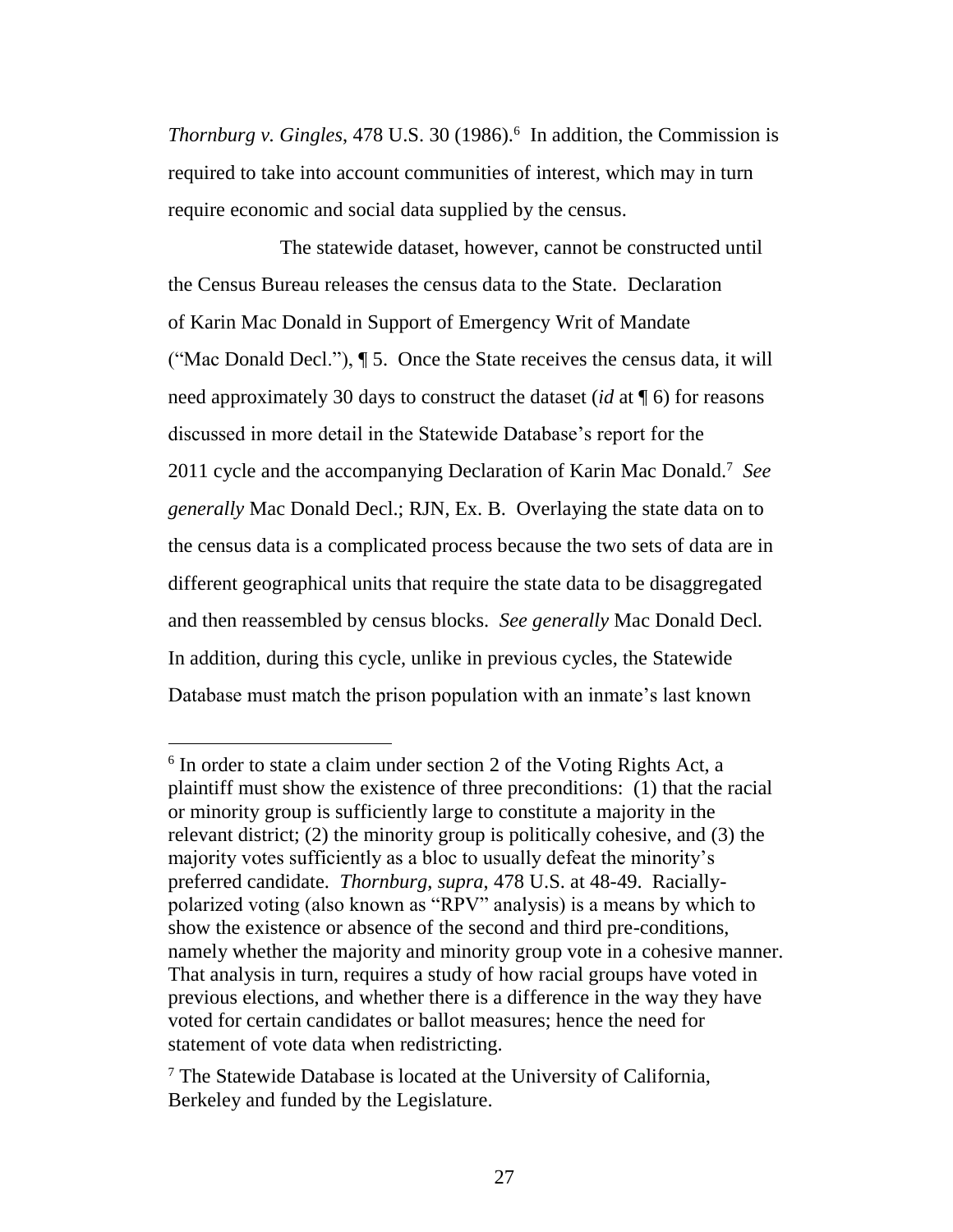address. Cal. Elec. Code § 21003. That adds an additional step that will require additional time. Mac Donald Decl., ¶ 8.

### **C. The Census Bureau's Delay**

On April 13, 2020, the Secretary of Commerce announced that as a result of the COVID-19 pandemic, the release of census data to the states for redistricting purposes would be delayed four months, from April 1 until July 31, 2021. RJN, Ex. A (2020 Census Operational Adjustments Due to COVID-19).<sup>8</sup> Census Day was April 1, 2020, which occurred when many parts of the country were subject to shelter-in-place orders. According to the release, the Census Bureau stopped all field operations because of the COVID-19 pandemic and was not scheduled to resume field operations until June 1. The delay in field operations will in turn delay the release of census data to states for up to four months, from April 1 to July 31, 2021. *Id.* 

Although the April 1, 2021 release date is set by federal statute, Congress is expected to pass legislation moving the dates back as requested by the Trump Administration. A provision doing just that was approved by the House of Representatives when it passed the HEROES Act on May 15, 2020. *See* 116 HR 6800, Div. G, tit. II, § 70201 (May 15, 2020) (permitting the Census Bureau to provide states census data for redistricting up to 16 months after Census Day). In any event, even in the absence of federal legislation, the Census Bureau is proceeding with its Census Operational Adjustment Plan, and the current deadline of April 2021 certainly will not be met.

 $\overline{a}$ 

<sup>8</sup> The Secretary's announcement and work plan can also be seen here: https://2020census.gov/en/news-events/operational-adjustments-covid-19.html.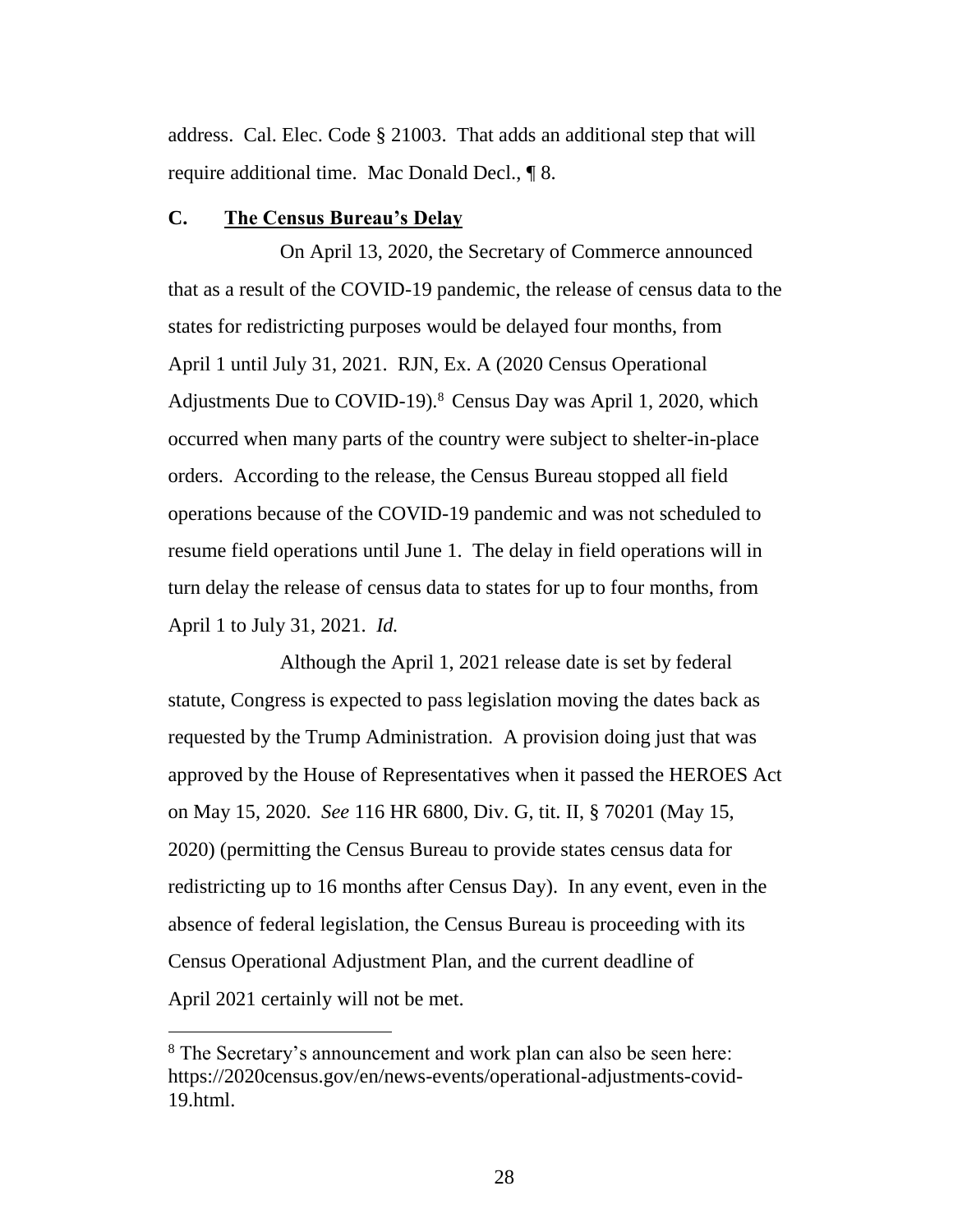#### **ARGUMENT**

#### **I.**

### **THE COURT SHOULD ACT NOW IN ORDER FOR THE REDISTRICTING PROCESS TO SUCCEED**

The Legislature recognizes that it is asking the Court to extend two deadlines a year in advance of the date when they fall due. Yet working backwards from those deadlines, it becomes apparent that the Legislature and the Commission must know very soon whether both bodies will have sufficient time in which to perform their duties under the Voters First Act. Most immediately, unless this Court acts by July 13, 2020, the Legislature will have to decide whether to put a constitutional amendment on the November 2020 ballot asking the voters to allow the Commission more time in which to do its work. As discussed more fully below, that will not only increase the cost of the November election, but it will result in months of uncertainty for both the Legislature and the Commission until they know whether the voters will approve the measure.

For these reasons the Court should exercise its original jurisdiction to relieve the Commission of its constitutional duty to adopt final maps by August 15, 2021, and require the Secretary of State to accept those plans up to December 15, 2021. This Court has repeatedly "exercised its authority to entertain and decide petitions for original writs of mandate related to the referendum, initiative and redistricting process in circumstances in which an expeditious ruling was necessary to the orderly functioning of the electoral system." *Vandermost v. Bowen*, 53 Cal. 4th 421, 452 (2012). The Court has long held that it may exercise its writ authority to decide matters of statewide importance that must be resolved promptly. *County of Sacramento v. Hickman*, 66 Cal. 2d 841, 845 (1967).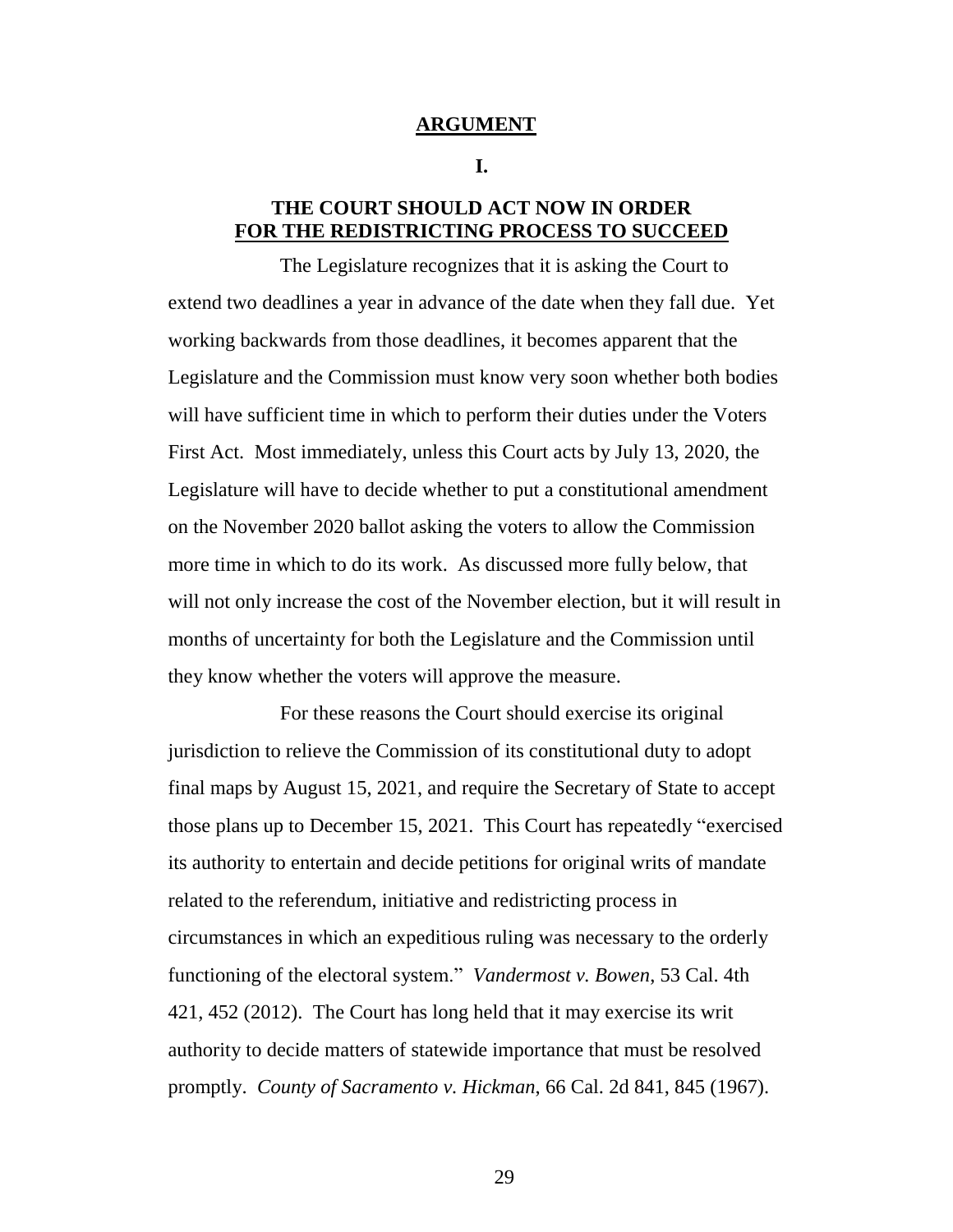This case easily meets that standard. In 2008, California voters made clear that they wanted redistricting to be conducted by a citizens' commission with maximum public participation. If the deadlines are not moved, the Commission will not be able to accomplish its task in the manner prescribed by Proposition 11, namely with public hearings both before and after draft maps are released and with substantial public comment periods after draft and final maps are released. Cal. Gov't Code § 8253(a)(7). None of that can occur by the constitutional deadline of August 15, 2021 if the Census Bureau does not release census data until July 31. Thus, the effect of the Census Bureau's delay on the Commission's constitutional deadline to complete its work raises a matter of great statewide public importance.

This case also raises an issue that must be resolved promptly. Because the deadline is in the Constitution, it can only be moved by court order or constitutional amendment.<sup>9</sup> If the Court decides not to grant relief, the Legislature will have to propose a constitutional amendment. However, the period to do so is fast closing. The Secretary of State has informed the Legislature that the last day it can place a constitutional amendment on the November election ballot is July 26, 2020. *See generally* Declaration of Edson Perez ("Perez Decl."); RJN, Ex. F (Email from James Schwab to Legislature regarding November 2020 ballot deadlines and costs). The Assembly adjourns for summer recess on June 19, 2020, and the Senate on July 2, 2020, but both houses reconvene on July 13. RJN, Ex. G (2020 Legislative Calendars). The Legislature will need to know whether or not

<sup>&</sup>lt;sup>9</sup> The Governor cannot suspend or move a constitutional deadline through emergency executive order. *See* Cal. Gov't Code § 8571.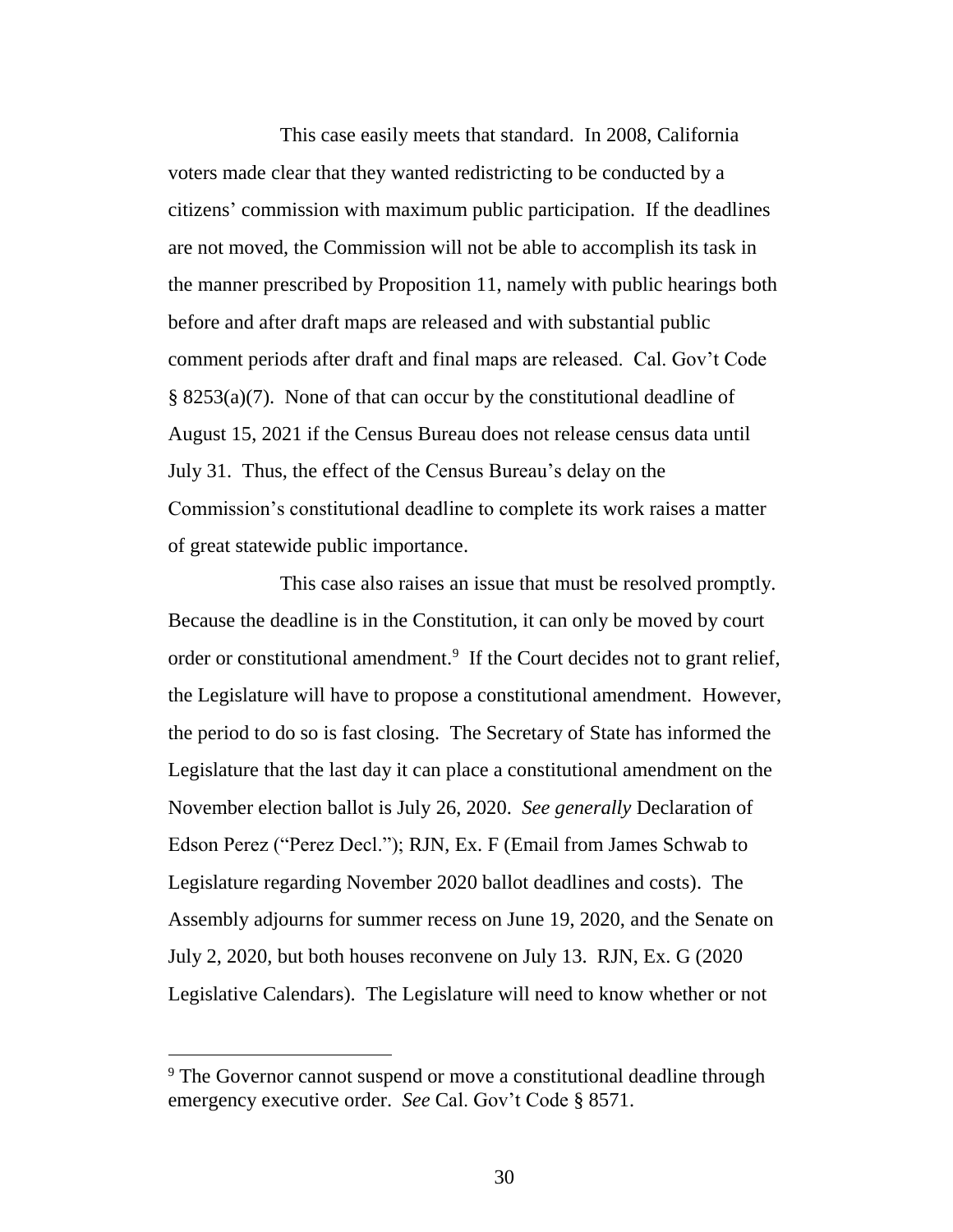the Court will grant relief by the time it reconvenes. Even that timing is compressed, as the Legislature will have less than two weeks to move a constitutional amendment through the Legislature and garner the necessary two-thirds vote in each house. *See* Cal. Const. art. XVIII, § 1.

Finally, the Court's holding in *Vandermost v. Bowen*, 53 Cal. 4th 421 (2012), demonstrates that the case is ripe for adjudication. There, the Court took and decided a question that was not even certain to arise: What redistricting map should be used for the 2012 statewide Senate elections if a referendum against the 2011 Senate redistricting plan automatically stayed that plan by qualifying for the same ballot? *See* Cal. Const. art II,  $\S$  10(a). At the time the proponents of the referendum filed their original writ with this Court, the measure had not yet qualified for the ballot and it was not at all clear whether it would. If the referendum failed to qualify, there would be no need for the Court to decide anything, because the 2011 plan would automatically go into effect. At the same time, election deadlines were fast approaching, and it was clear that if the Court waited to act until it knew whether the referendum had qualified, it would likely be too late to implement a plan other than the 2011 Senate plan. Thus, despite the uncertainty about whether the referendum would qualify, the Court found the case was ripe for adjudication, holding that "the potential detrimental consequences resulting from this court's deferring action until later in the signature verification process may reasonably support a judicial determination that the proposed mandate action is sufficiently 'ripe' to permit this court to exercise jurisdiction over the mandate at that earlier juncture." *Vandermost*, 53 Cal. 4th at 456.

In *Vandermost*, it was not clear whether the referendum would qualify and therefore whether there was a need for Court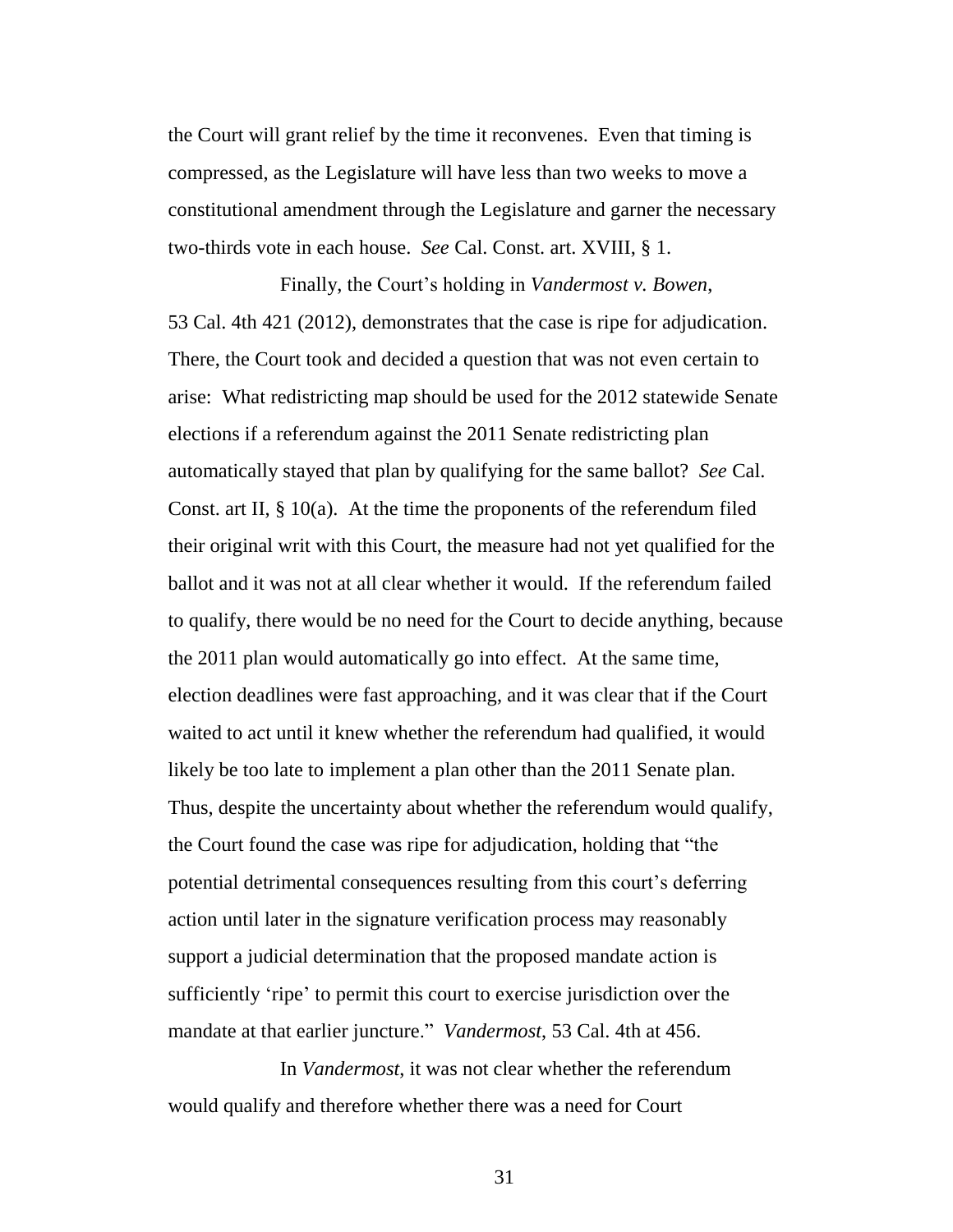intervention. Here, it is certain that the release of census data to the State will be delayed. That in turn means there now exists an unavoidable collision between the constitutional deadline of August 15 and the Commission's ability to draft redistricting plans consistent with the requirements that it hold public hearings and provide adequate public comment periods after releasing draft and final maps. In short, deferring a decision until some later date will only increase the "detrimental consequences to the orderly process" of the State's redistricting in time for the 2022 elections. *Id.* at 464.

### **A. The Legislature and the Commission Need to Know Whether They Will Have Enough Time to Perform Their Constitutional Functions**

Even under a normal schedule, the redistricting calendar for the Legislature and the Commission is highly compressed, as is clear from a quick review of what happened with the 2011 redistricting:

July 29, 2011: Commission issues preliminary final maps. *Id.*

August 15, 2011: Commission issues final maps. *Id.* 

The sections that follow describe what must happen within the space of a little more than five months.

March 8, 2011: Census data sent to State to begin creation of Statewide Database. RJN, Ex. C.

April 13, 2011: Legislature sends redistricting database to Commission. RJN, Ex. D.

June 10, 2011: Commission issues preliminary maps. Mac Donald Decl.,  $\P$ 4.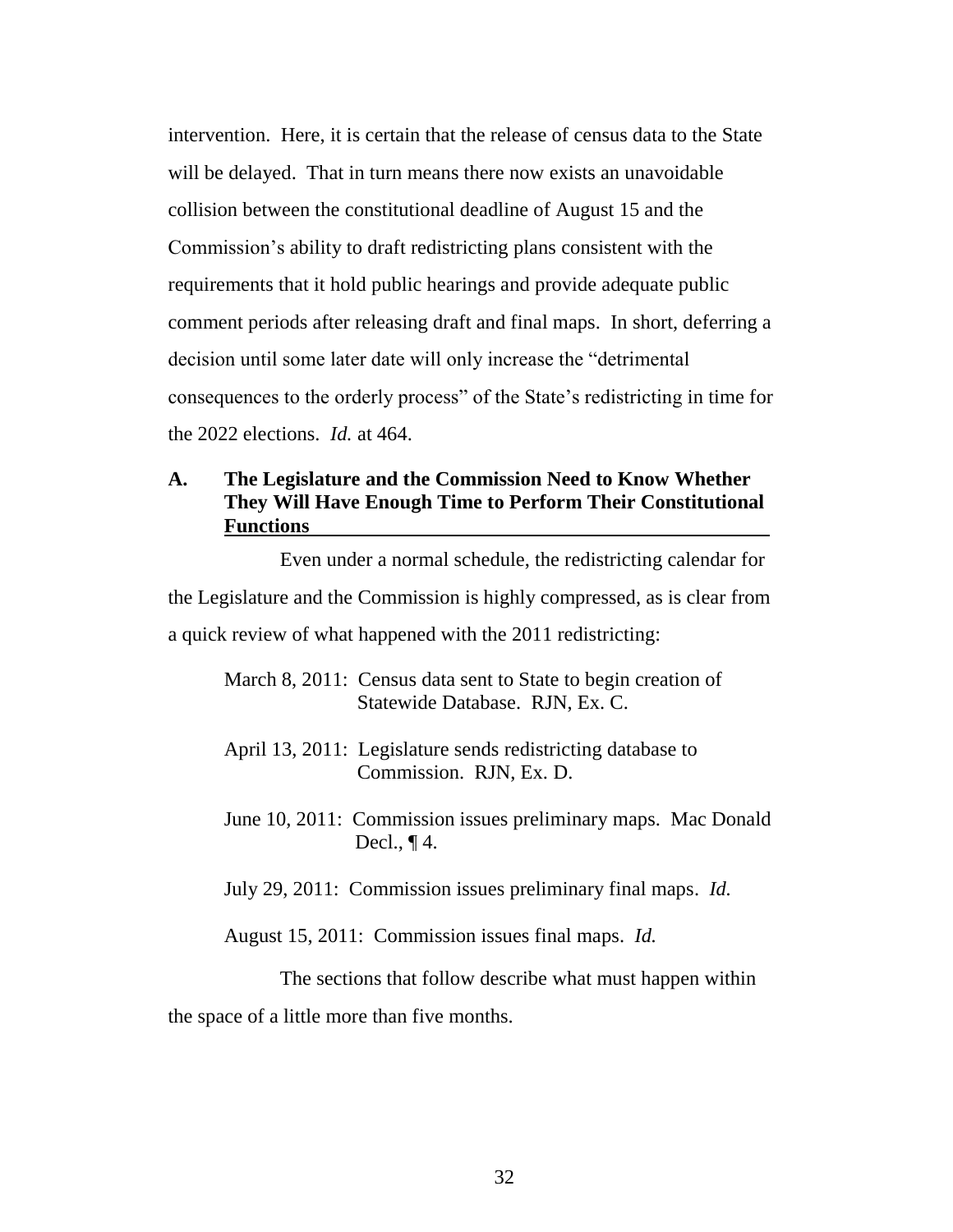#### **1. The Legislature must first prepare the database**

Once the census data are provided to the states, the Legislature is responsible for providing the dataset that the Commission will use to draw district lines. Cal. Gov't Code § 8253(b). The dataset must also be available to the public and easily accessible for anyone who wishes to participate in the redistricting process. *Id.*

The census data do not arrive ready for the Commission's use. As described in the Declaration of Karin Mac Donald and in the Statewide Database report from 2011, the population and ethnicity data from the census must be merged with voter registration and election result data from county elections officials. Mac Donald Decl., ¶ 5; RJN, Ex. B. As discussed above, this information is necessary for the Commission to draw districts that are equal in population but also that comply with the federal Voting Rights Act.

It is no small task, however, to produce a workable database with all of these data. For redistricting purposes, the voter registration and historical electoral data need to be placed into census blocks, which are the basic units used to draw districts equal in population. RJN, Ex. B. That task requires some fairly sophisticated calculations and disaggregation of data, as described in the August 2011 report by Dr. Kenneth McCue for the Statewide Database. RJN, Ex. B. As a result, the Legislature will almost certainly require 30 days to provide the database to the Commission. MacDonald Decl., ¶ 9. If the census data are not released until July 31, then the dataset would not be available to the Commission until the end of August or first of September.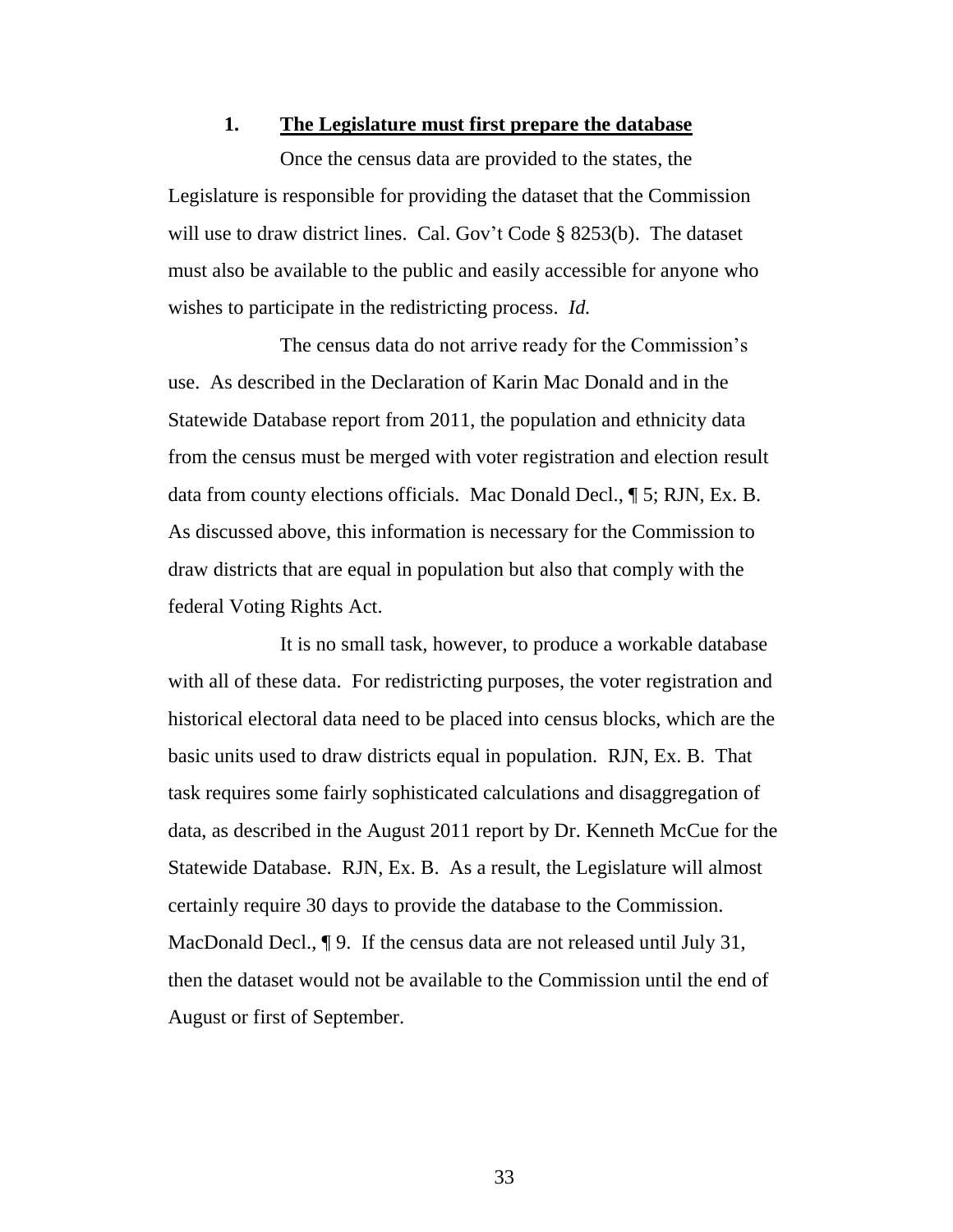### **2. The Commission must have time to take testimony and draw maps**

As noted in the Statement of Facts, the Commission can take public testimony about how various interest groups believe district lines should be drawn, but it cannot begin drawing lines until it has the census data. That is because the districts must have equal populations, and the only way to draw equipopulous districts is to use the census data. The same is true for the Commission's duty to comply with the Voting Rights Act.

Thus, the census data form the foundation for the Commission's work. That work is difficult enough under normal circumstances, because it requires 14 strangers of differing political persuasions to coalesce into a group capable of drawing four sets of district boundaries for the biggest state in the nation. Not only must they find a way to work together under pressure and in public, but they must achieve a supermajority consensus in order to adopt final maps.<sup>10</sup> If they cannot agree, the task falls to this Court, which must appoint special masters to draw the lines and then approve final maps for certification to the Secretary of State. Cal. Const. art. XXI, § 2(j).

### **B. Placing a Constitutional Amendment on the November 2020 Ballot Would Be A Costly, Unnecessary and Disruptive Alternative During the Current Pandemic Crisis**

Absent prompt action by this Court, the Legislature will have to consider placing a constitutional amendment on the November 2020 ballot. That in itself will cost at least an additional \$4 to \$6 million for

 $\overline{a}$ 

<sup>&</sup>lt;sup>10</sup> Article XXI, section  $2(c)(5)$  requires the affirmative votes of three of the five commission members from each of the two major political parties and three of the four members who are not affiliated with either party.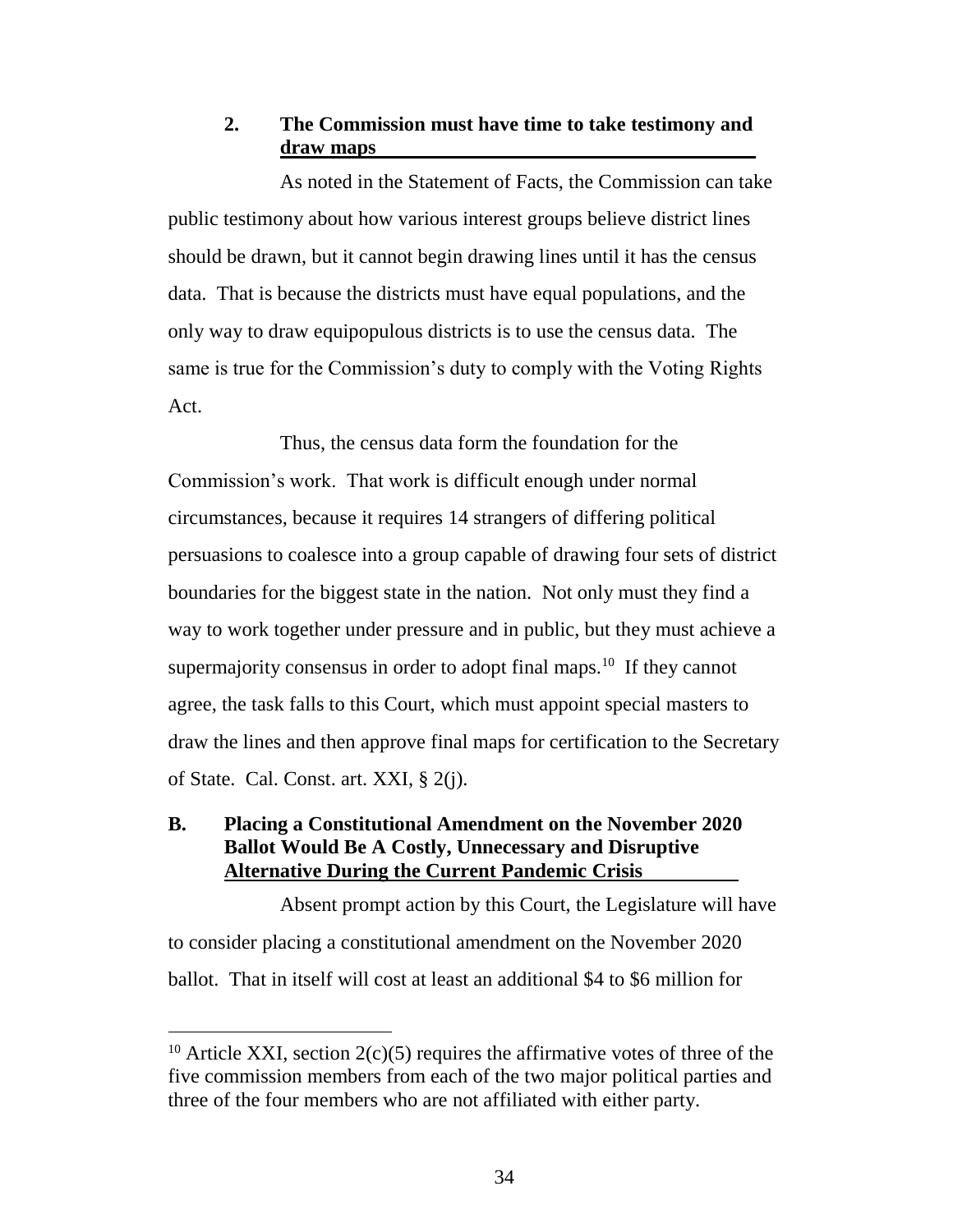printing supplemental ballot materials. Perez Decl., ¶ 3; RJN, Ex. F. As of July 1, it will be too late to place information about a constitutional amendment in the regular voter pamphlet, and any proposed amendment adopted after that will require a supplemental voter pamphlet sent to all voting households in the State. RJN, Ex. F.

Printing costs are not the only disadvantage of this option, however. Drafting and passage of a bill to place a constitutional amendment on the ballot will require the Legislature's attention when it is most needed elsewhere to deal with an unprecedented health crisis and a ballooning budget deficit. Worse, there will be months of uncertainty for the Legislature and the Commission as they wait to learn whether the amendment will pass. The effect on the newly formed Commission will be severe, as it struggles to plan for public hearings and meetings without knowing how quickly it will be forced to act.

Finally, there is the basic principle that a constitution should not be amended unnecessarily. The pandemic that delayed the census is unprecedented, and with any luck, it is unlikely to occur again in a census year. Amending the Constitution to deal with a problem that may never arise again should be avoided if at all possible.

### **C. This Court Has Frequently Intervened to Ensure Timely Redistricting in the Past**

Compared to prior redistricting cases decided by this Court, the Legislature's request is an extremely modest one: to move two deadlines in response to an unprecedented situation that no one could have foreseen. As demonstrated below, there is ample precedent for the Court to take far more extensive measures than what are necessary here. Not only has the Court moved redistricting deadlines in the past, but when it had no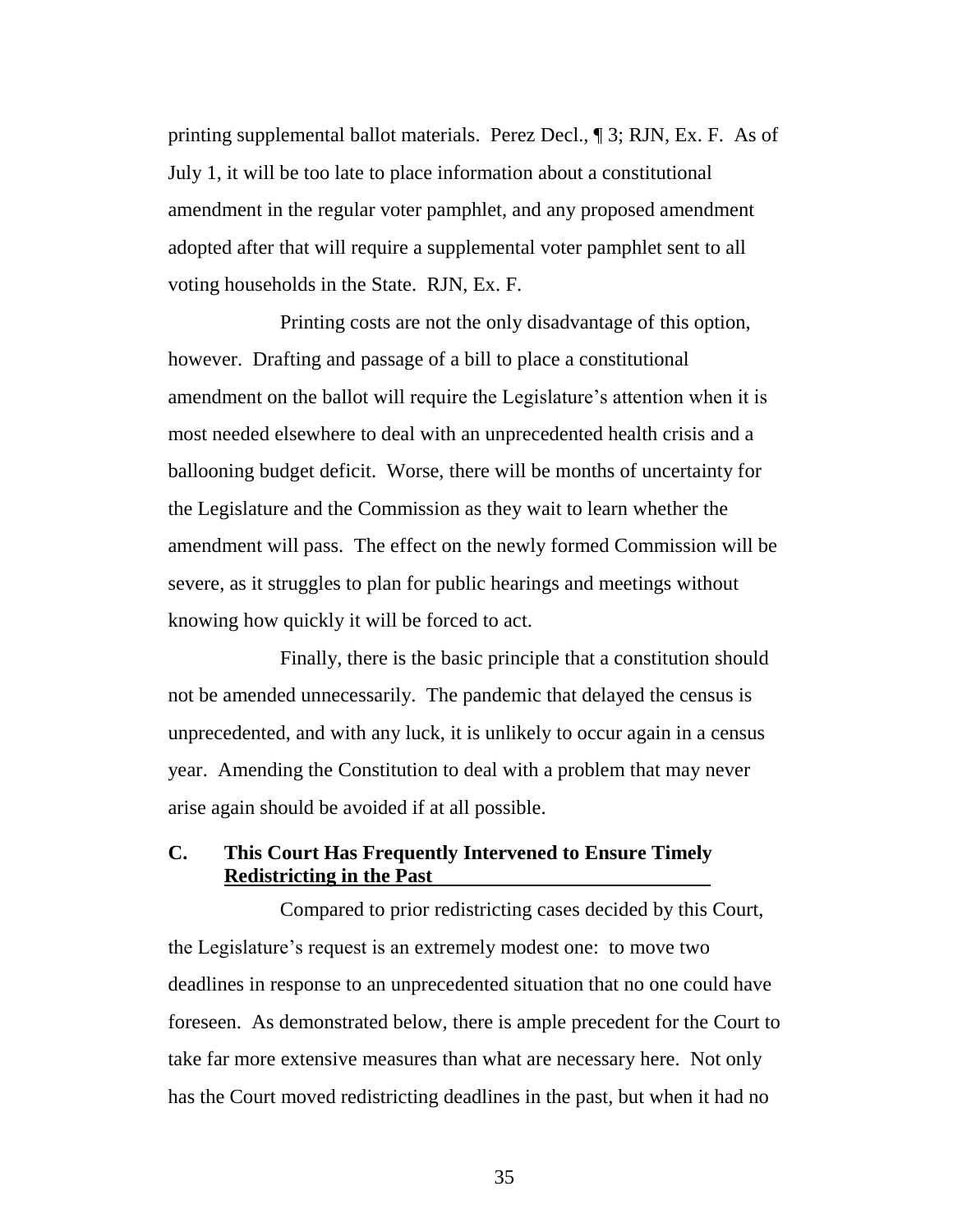other way of ensuring that valid lines would be drawn in time for upcoming elections, it has taken on the line-drawing task itself, despite the fact that the task was constitutionally committed to another coequal branch. As this Court emphasized most recently in *Vandermost v. Bowen*, 53 Cal. 4th at 483, the Court has very broad equitable powers in redistricting cases. This request pales in comparison to other instances that required the Court's intervention.

In fact, this Court has had to exercise its original jurisdiction in nearly every redistricting process since the United States Supreme Court's one person, one vote decision in *Baker v. Carr*, 369 U.S. 186  $(1962).$ <sup>11</sup> Petitioner's current request to extend only two deadlines will allow all three branches of government, including this Court, to avoid the kinds of litigation that have characterized California redistricting in the past. A simple review of prior cases demonstrates how disrupting that litigation can be.

### **1. The 1960s**

In the aftermath of *Baker v. Carr*, *supra*, this Court exercised its original jurisdiction to ensure that Assembly and Senate districts were redrawn to comply with *Reynolds v. Sims*, 377 U.S. 533 (1964). After the Assembly and the Senate were unable to agree on a set of plans, the Court gave the Legislature another opportunity to adopt new plans, but it also announced that it had prepared temporary plans in the event no agreement was reached. *Silver v. Brown*, 63 Cal. 2d 270, 278-79 (1965). Eventually,

 $11$  The only exception was the 2001 redistricting, which was the product of a bipartisan compromise, but which also may have been the catalyst for the initiative which established the Citizens Redistricting Commission in 2008. *See Vandermost v. Bowen*, 53 Cal. 4th 421, 477-78 (2012).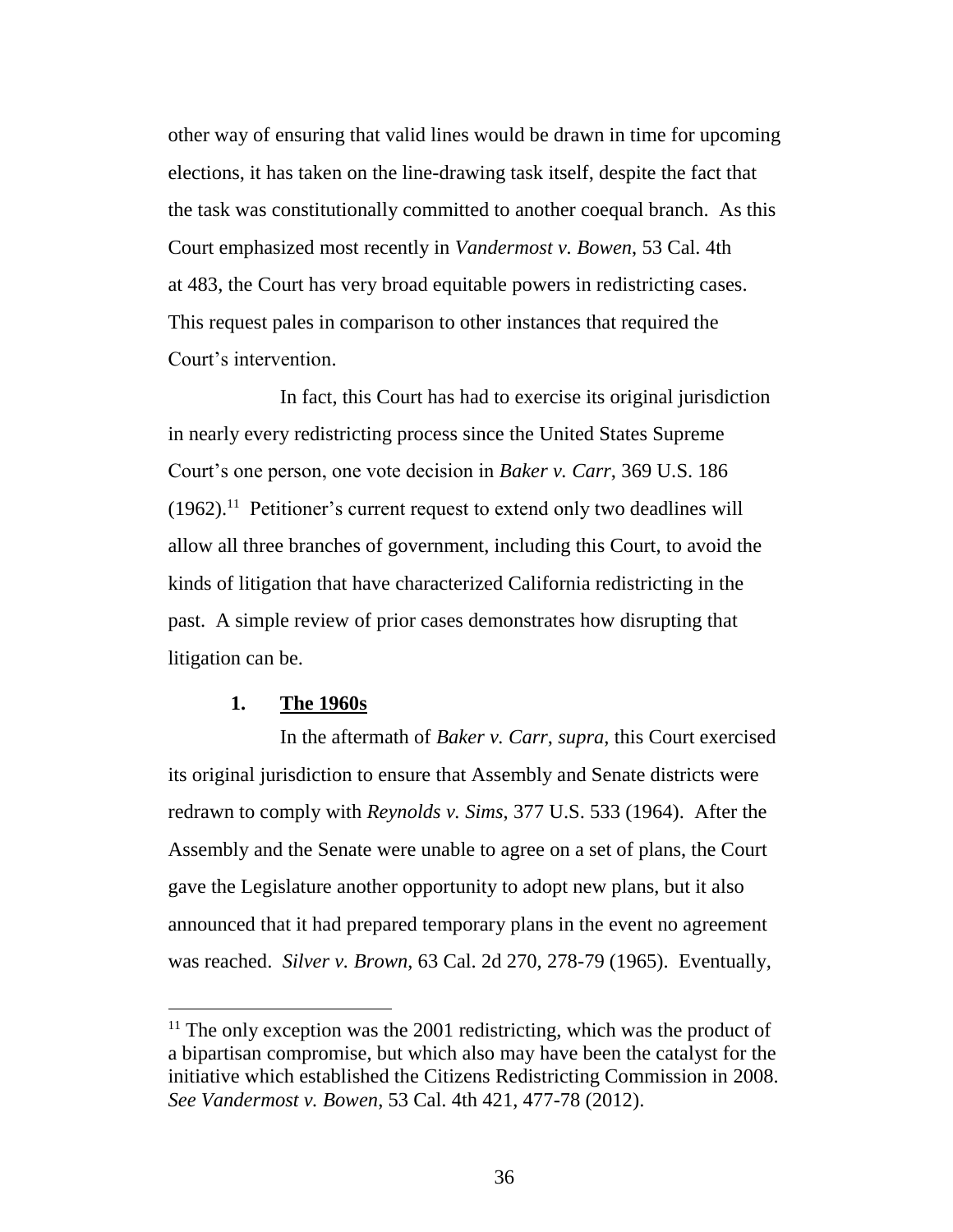the Legislature enacted plans, although some of them were not available for use until the 1968 elections. The matter required two more trips to this Court before it was finally settled. *Silver v. Reagan*, 67 Cal. 2d 452 (1967); *Silver v. Brown*, 63 Cal. 2d 316 (1965).

### **2. The 1970s**

In 1971, the Legislature and the Governor were unable to agree on redistricting plans and they, along with other elected officials, petitioned this Court to resolve the impasse. In *Legislature of California v. Reinecke*, 6 Cal. 3d 595 (1972), the Legislature argued that the Court should order that its plans be used for the 1972 elections, despite the fact that they had been vetoed by the Governor. The Court rejected the Legislature's argument with respect to the legislative districts, holding that the old districts should be used for the 1972 elections and that the Legislature should enact new plans prior to 1974. *Id.* at 602. The Court ordered use of the Legislature's congressional plan, however, because California was entitled to more congressional seats following the 1970 census, making the current congressional plan unusable. The Court warned, however, that if the impasse continued, it would draw its own plans in time for the 1974 elections. *Id.* at 598.

### **3. The 1980s**

The 1981 redistricting produced a new problem for the Court: a referendum of the Assembly, Senate, and congressional plans passed by the Legislature and signed by the Governor. The December 1982 qualification of the referendum meant that the plans were stayed until they were either approved or rejected by the voters. Shortly before the referendum qualified, the California Assembly and Senate as well as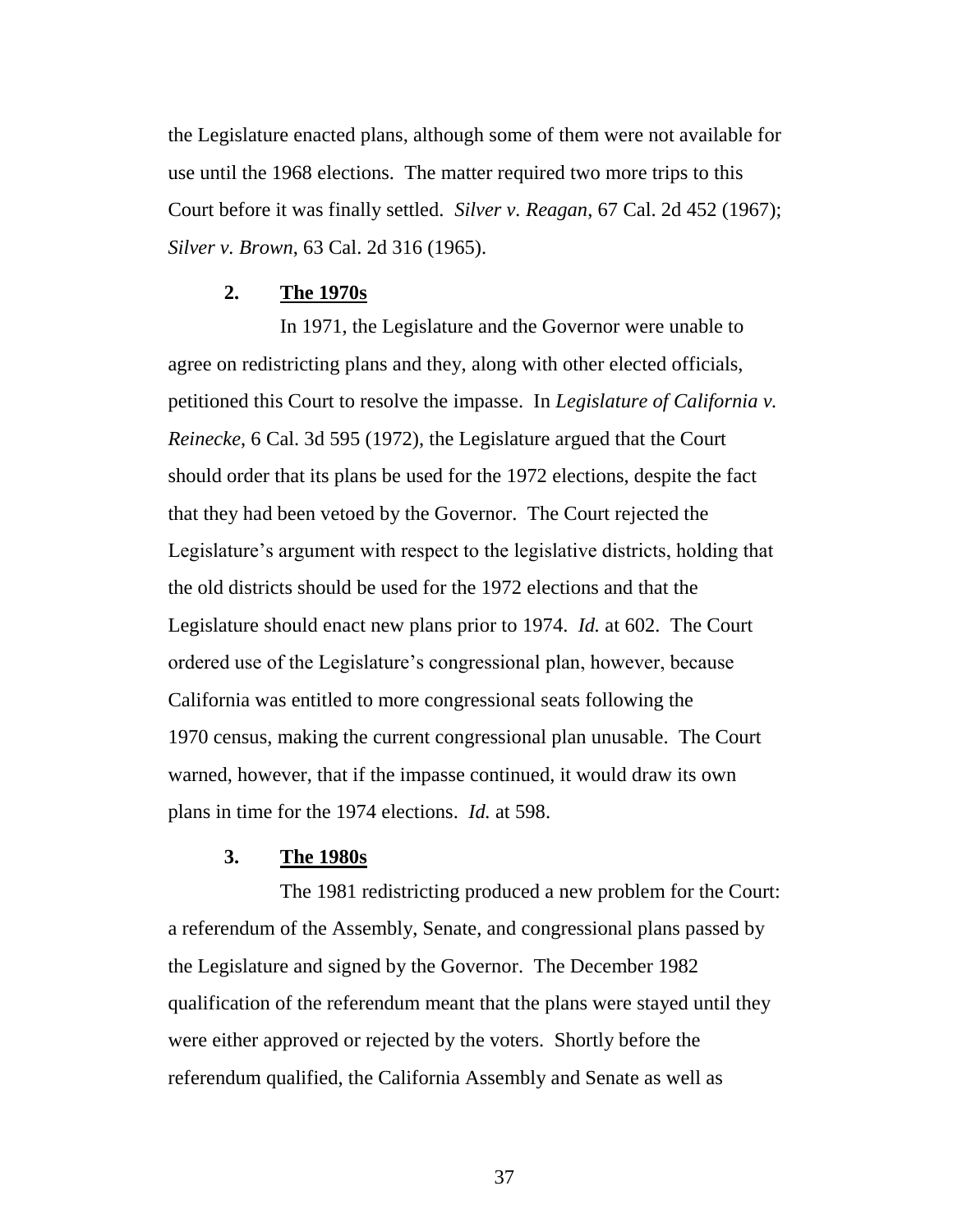members of the California congressional delegation asked the Court to decide (1) whether errors in the petitions disqualified the referendum and if not, (2) which plans should be used for the June primary election. *Assembly v. Deukmejian*, 30 Cal. 3d 638 (1982).

After extensive briefing and oral argument, the Court ruled on January 28, 1982, that the errors in the petitions were not disqualifying. The Court went on to hold, however, that even though qualification of the referendum stayed the effectiveness of the Legislature's plans, those plans would have to be used for the 1982 elections because California was entitled to two new congressional seats and there were unconstitutional population disparities among the existing legislative districts. *Id.* at 665. Finally, the Court held that the uncertainty caused by the litigation required that filing deadlines for candidates to file their nomination papers be postponed by 24 days. *Id.* at 678-79.

#### **4. The 1990s**

In 1991, the Legislature and the Governor once again could not agree on the legislative and congressional redistricting plans that had to be in place for the June 2, 1992 election. On September 6, 1991, Governor Pete Wilson filed a petition for writ of mandate against the Secretary of State and the State Assembly, asking this Court to exercise its original jurisdiction and arrange for drafting and adoption of appropriate redistricting plans. *Wilson v. Eu*, 54 Cal. 3d 471 (1991). Less than three weeks later, the Court exercised its original jurisdiction and appointed special masters to conduct redistricting, noting that it was the Court's duty to ensure the electorate equal protection of the laws. *Id*. at 473 (citing *Legislature v. Reinecke*, 6 Cal. 3d 595, 598 (1972)). Reluctant to delay the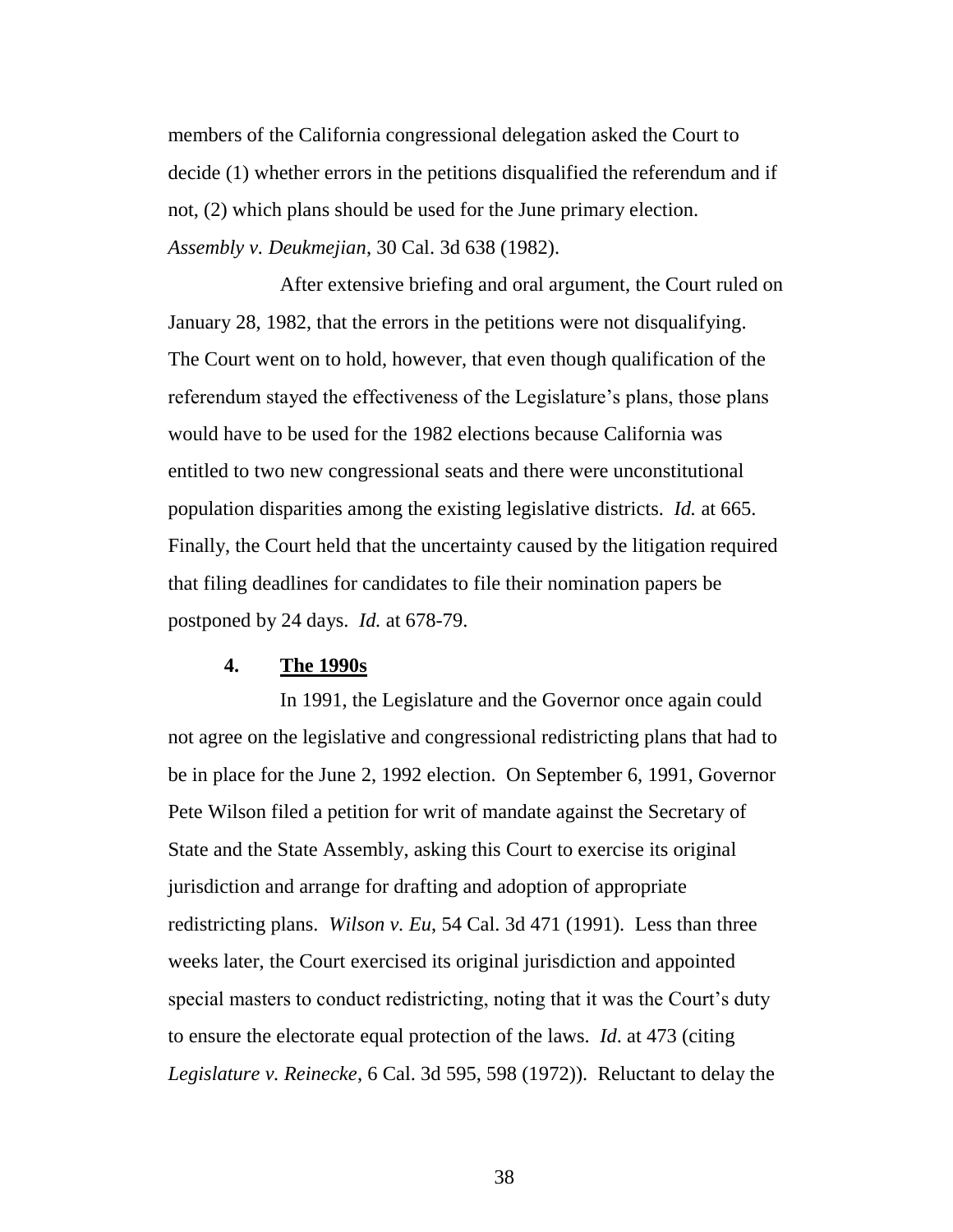June primary, the Court ordered the special masters to hold hearings and then present their recommendations no later than November 29, 1991. *Wilson v. Eu*, 54 Cal. 3d 546, 548 (1991). The Court provided a 30-day period for briefing and public comment following release of the special masters' report, and it scheduled oral argument for January 6, 1992. On January 27, 1992, the Court issued a lengthy decision, adopting the special masters' plans with minor exceptions.

In the interim between appointment of the special masters and adoption of the special masters' plans, the Court also had to address pending election deadlines. In order to allow enough time for the counties to prepare, the Court adopted a proposal provided by the Secretary of State, noting that it "involves an initial, 'preliminary,' reliance by the counties and others on the Masters' recommended but unapproved plans, and assumes we will ultimately approve those plans with only minor changes." *Id.* at 548-49. As noted above, that is what occurred, making it more difficult for the Court to order any major changes in the boundaries recommended by the special masters. The Court also adopted the Secretary of State's other recommendations, which included significant changes to election deadlines in order to accommodate the delay in finalizing district lines. *Id.* at 549-50.

### **5. The 2010s**

As discussed above, in 2011, the first Citizens Redistricting Commission successfully adopted redistricting plans, but referendum proponents circulated a referendum against the Commission's Senate plan. In *Vandermost v. Bowen*, 53 Cal. 4th 421 (2012), this Court exercised its original jurisdiction and held that even if the referendum did qualify, the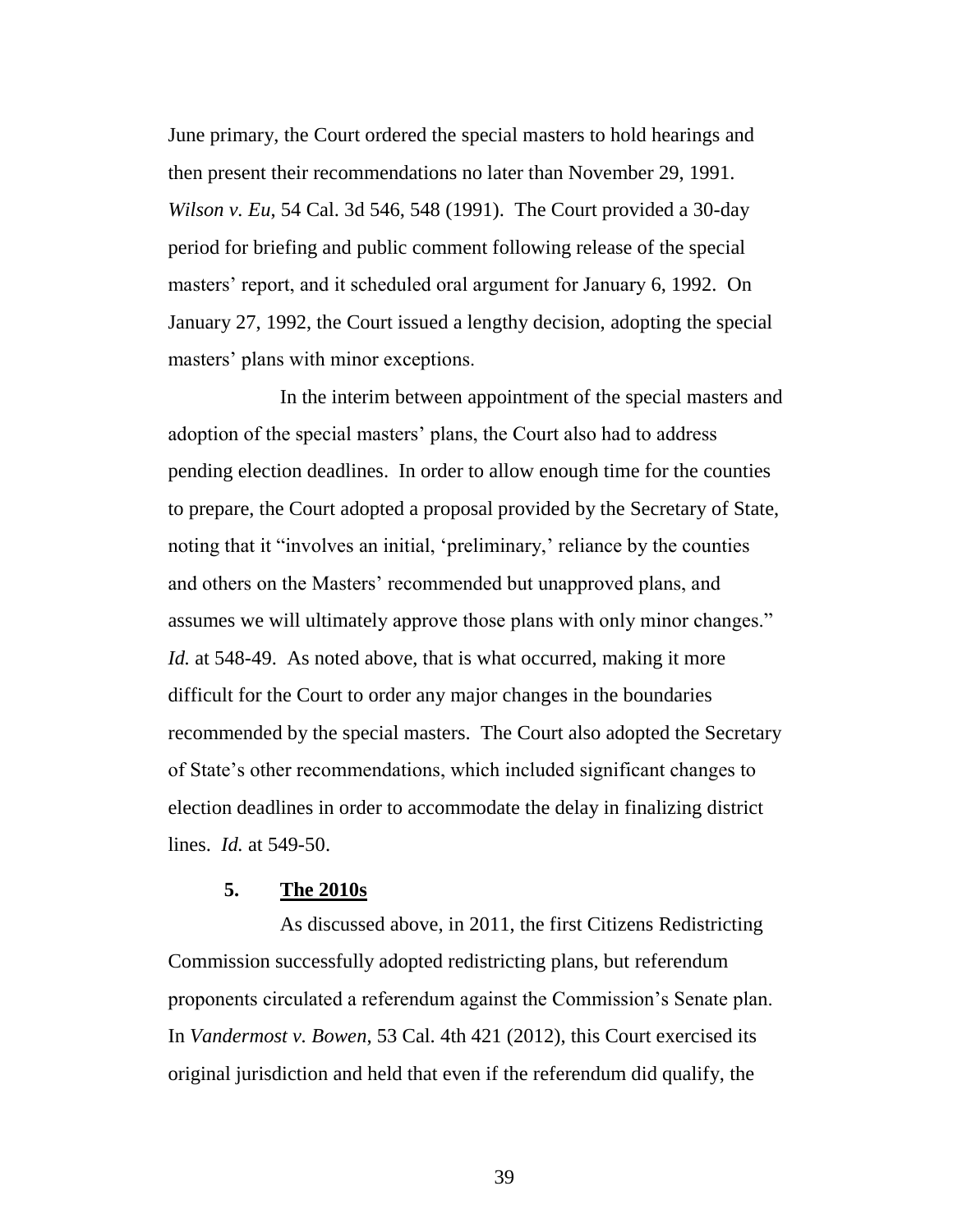Commission's Senate plan should still be used for the 2012 election. 53 Cal. 4th at 471-78.

### **6. Summary**

If one thing is clear from this review, it is that redistricting litigation is costly, disruptive, and a strain on everyone involved. It is far preferable for the redistricting process to follow its constitutional course than for it to end up in this Court. A simple order from the Court extending the timeline for the Commission to issue its draft and final maps would allow the constitutional process to proceed as the voters intended it to.

### **D. Extending the Commission's Deadlines Would Not Disrupt the 2022 Elections**

Finally, extending the deadlines as requested by the Legislature will not adversely affect the administration of the 2022 statewide elections. Even before the Secretary of Commerce announced the census delays, the Legislature was considering moving the statewide primary election date in non-Presidential election years from March back to June, when it traditionally has been held. Now with the delay, there is more urgency on the part of the Legislature to pass such legislation. Senate Bill 970, which would move the primary election in 2022 from March to June, is now moving through the Legislature with bipartisan support. *See*  RJN, Ex. E.<sup>12</sup> It appears inevitable that the 2022 statewide primary will be in June.

If the Commission adopted final plans by December 15, 2021, that would not interfere with administration of the Statewide primary election on June 7, 2022. For example, the period during which candidates

<sup>12</sup> SB 970 can also be accessed here: https://leginfo.legislature.ca.gov/ faces/billNavClient.xhtml?bill\_id=201920200SB970.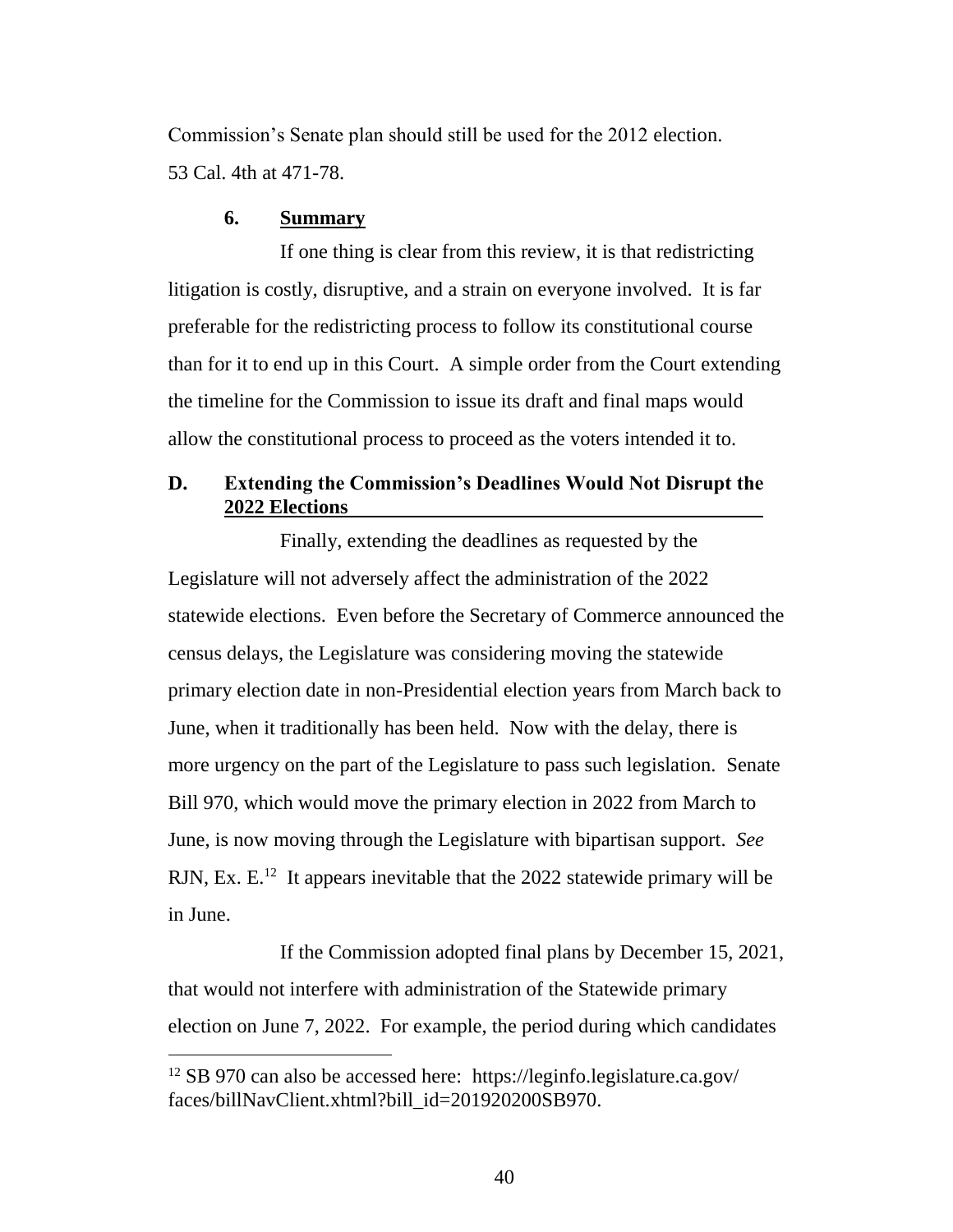can request nomination documents would not begin until February 14, 2022, three months after the plans would be final. *See* Cal. Elec. Code § 8020(b) (nomination documents first available on the 113th day before the primary election). Moreover, elections officials would have almost six months to implement the new boundaries in elections software, only one month less than they otherwise would have assuming the plans were finalized on August 15, 2021 for a March 2022 primary. That should be more than sufficient time to implement the new boundaries for a June election. For example, the six-month lead time contemplated here is more than the Elections Code requires for boundary changes. Cal. Elec. Code, § 12262 (jurisdictional boundary changes must occur at least 125 days before an election).

### **CONCLUSION**

The COVID-19 pandemic has spawned any number of problems for the State of California, including a delay in receipt of the census data that conflicts with the constitutional deadline for redistricting. That problem can be solved simply by moving two deadlines – one statutory and one constitutional – to allow the California Citizens Redistricting Commission the time needed to accomplish its task. The Legislature respectfully requests that the Court exercise its original jurisdiction and issue the writ.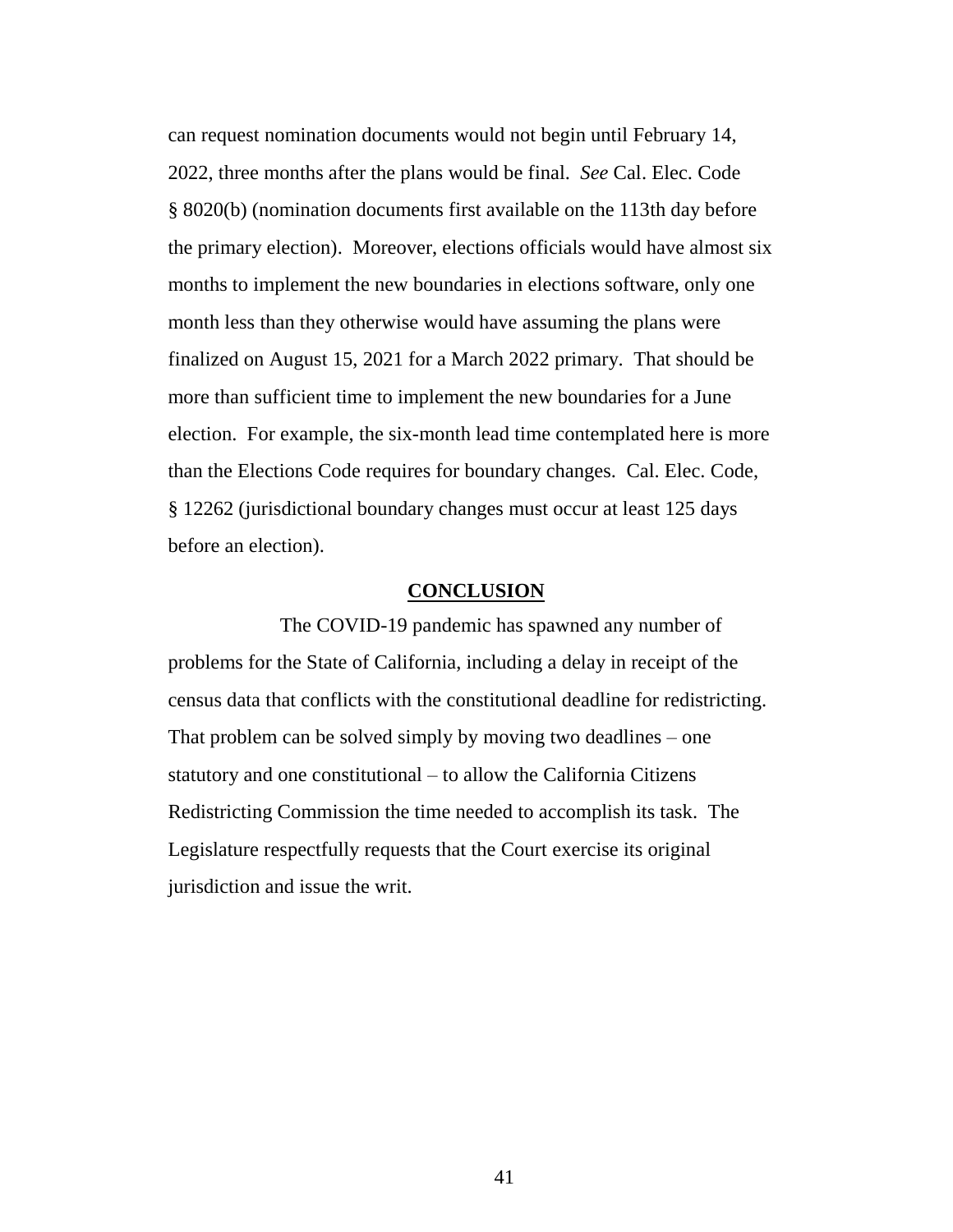Dated: June 3, 2020 Respectfully submitted,

### OLSON REMCHO, LLP

By: /s/ Robin B. Johansen Attorneys for Petitioner Legislature of the State of California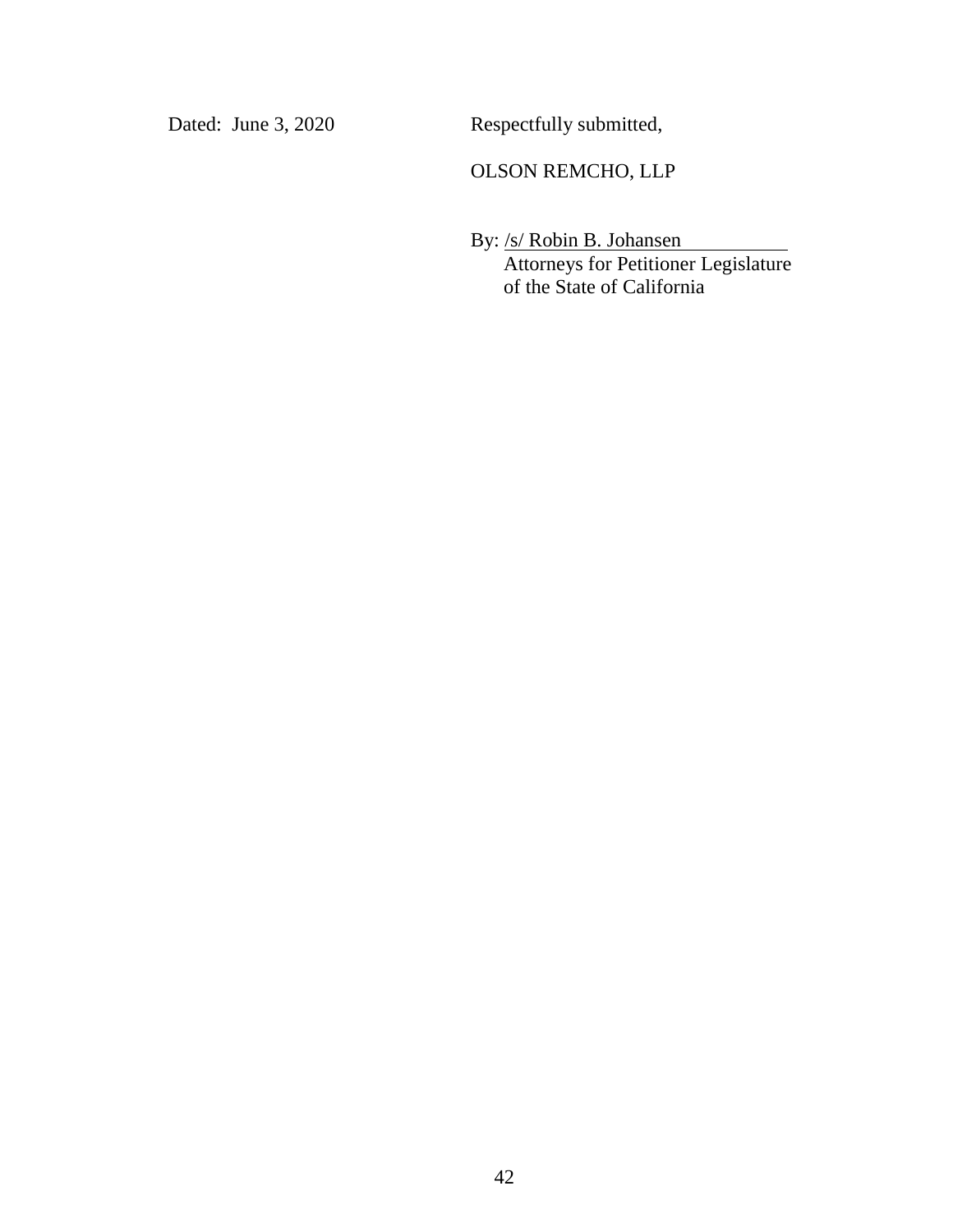### **BRIEF FORMAT CERTIFICATION PURSUANT TO RULE 8.204 OF THE CALIFORNIA RULES OF COURT**

Pursuant to Rule 8.204 of the California Rules of Court, I certify that this brief is proportionately spaced, has a typeface of 13 points or more and contains 9,454 words as counted by the Microsoft Word 365 word processing program used to generate the brief.

Dated: June 3, 2020

/s/ Robin B. Johansen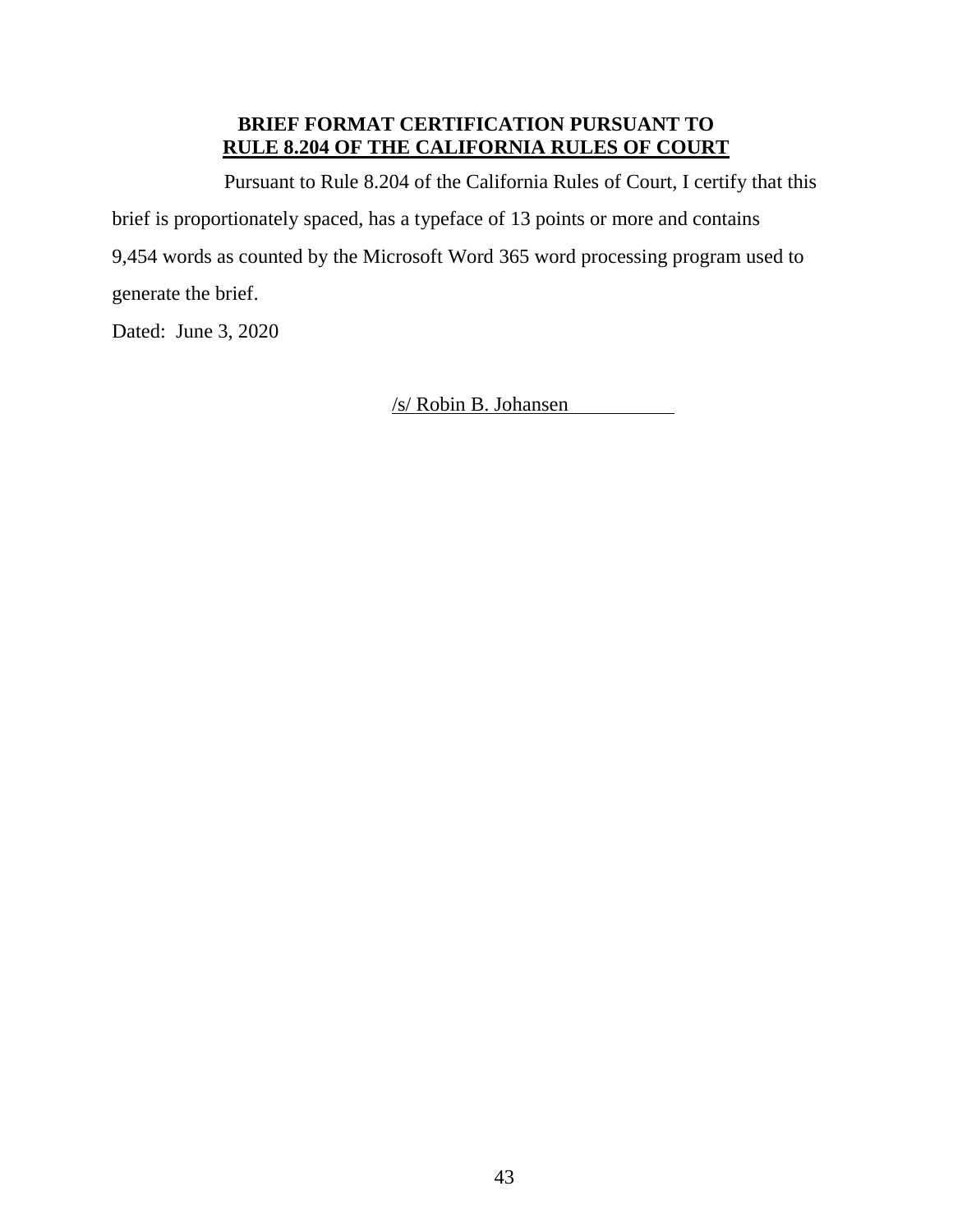### **PROOF OF SERVICE**

I, the undersigned, declare under penalty of perjury that:

I am a citizen of the United States, over the age of 18, and not a party to the

within cause of action. My business address is 1901 Harrison Street, Suite 1550,

Oakland, CA 94612.

On June 3, 2020, I served a true copy of the following document(s):

### **Legislature of the State of California's Emergency Petition for Writ of Mandate and Request for Immediate Relief**

on the following party(ies) in said action:

Steven Reyes Chief Counsel Secretary of State 1500 11th Street, 6th Floor Sacramento, CA 95814 Phone: (916) 651-8297 Email: steve.reyes@sos.ca.gov *Attorney for Respondent Secretary of State Alex Padilla*

**BY UNITED STATES MAIL:** By enclosing the document(s) in a sealed envelope or package addressed to the person(s) at the address above and

☐ depositing the sealed envelope with the United States Postal Service, with the postage fully prepaid.

☐ placing the envelope for collection and mailing, following our ordinary business practices. I am readily familiar with the business's practice for collecting and processing correspondence for mailing. On the same day that correspondence is placed for collection and mailing, it is deposited in the ordinary course of business with the United States Postal Service, located in Oakland, California, in a sealed envelope with postage fully prepaid.

**BY OVERNIGHT DELIVERY:** By enclosing the document(s) in an envelope or package provided by an overnight delivery carrier and addressed to the persons at the addresses listed. I placed the envelope or package for collection and overnight delivery at an office or a regularly utilized drop box of the overnight delivery carrier.